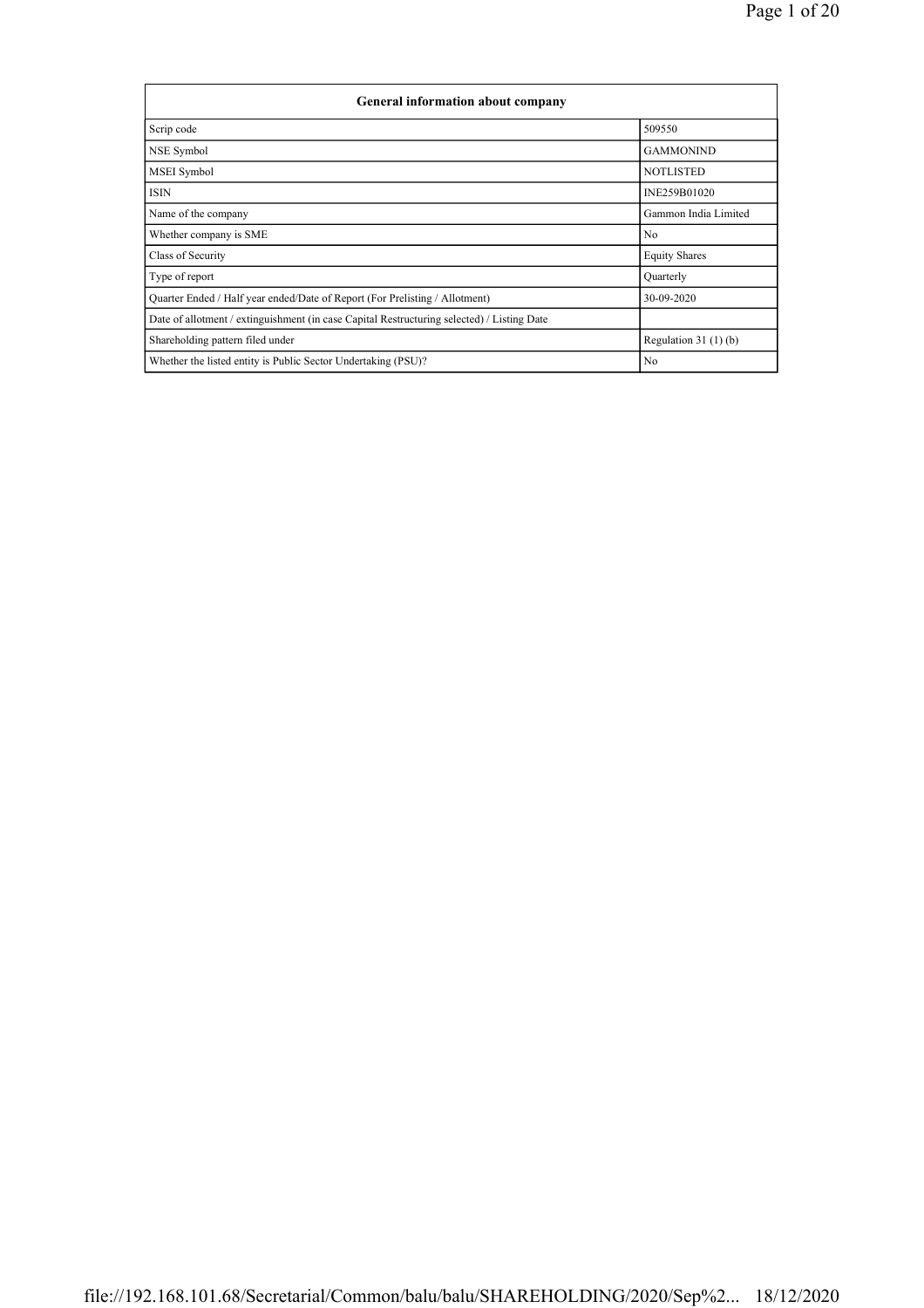|                |                                                                                           | <b>Declaration</b> |                                |                       |                            |
|----------------|-------------------------------------------------------------------------------------------|--------------------|--------------------------------|-----------------------|----------------------------|
| Sr.<br>No.     | Particular                                                                                | Yes/No             | Promoter and<br>Promoter Group | Public<br>shareholder | Non Promoter-Non<br>Public |
|                | Whether the Listed Entity has issued any partly paid up<br>shares?                        | No.                | N <sub>0</sub>                 | No                    | No.                        |
| $\overline{c}$ | Whether the Listed Entity has issued any Convertible<br>Securities?                       | No                 | N <sub>0</sub>                 | N <sub>0</sub>        | N <sub>0</sub>             |
| 3              | Whether the Listed Entity has issued any Warrants?                                        | N <sub>0</sub>     | N <sub>0</sub>                 | N <sub>0</sub>        | N <sub>0</sub>             |
| $\overline{4}$ | Whether the Listed Entity has any shares against which<br>depository receipts are issued? | No                 | N <sub>0</sub>                 | N <sub>0</sub>        | N <sub>0</sub>             |
| 5              | Whether the Listed Entity has any shares in locked-in?                                    | No                 | N <sub>0</sub>                 | N <sub>0</sub>        | N <sub>0</sub>             |
| 6              | Whether any shares held by promoters are pledge or<br>otherwise encumbered?               | Yes                | Yes                            |                       |                            |
| $\overline{7}$ | Whether company has equity shares with differential<br>voting rights?                     | No                 | N <sub>0</sub>                 | N <sub>0</sub>        | N <sub>0</sub>             |
| 8              | Whether the listed entity has any significant beneficial<br>owner?                        | No                 |                                |                       |                            |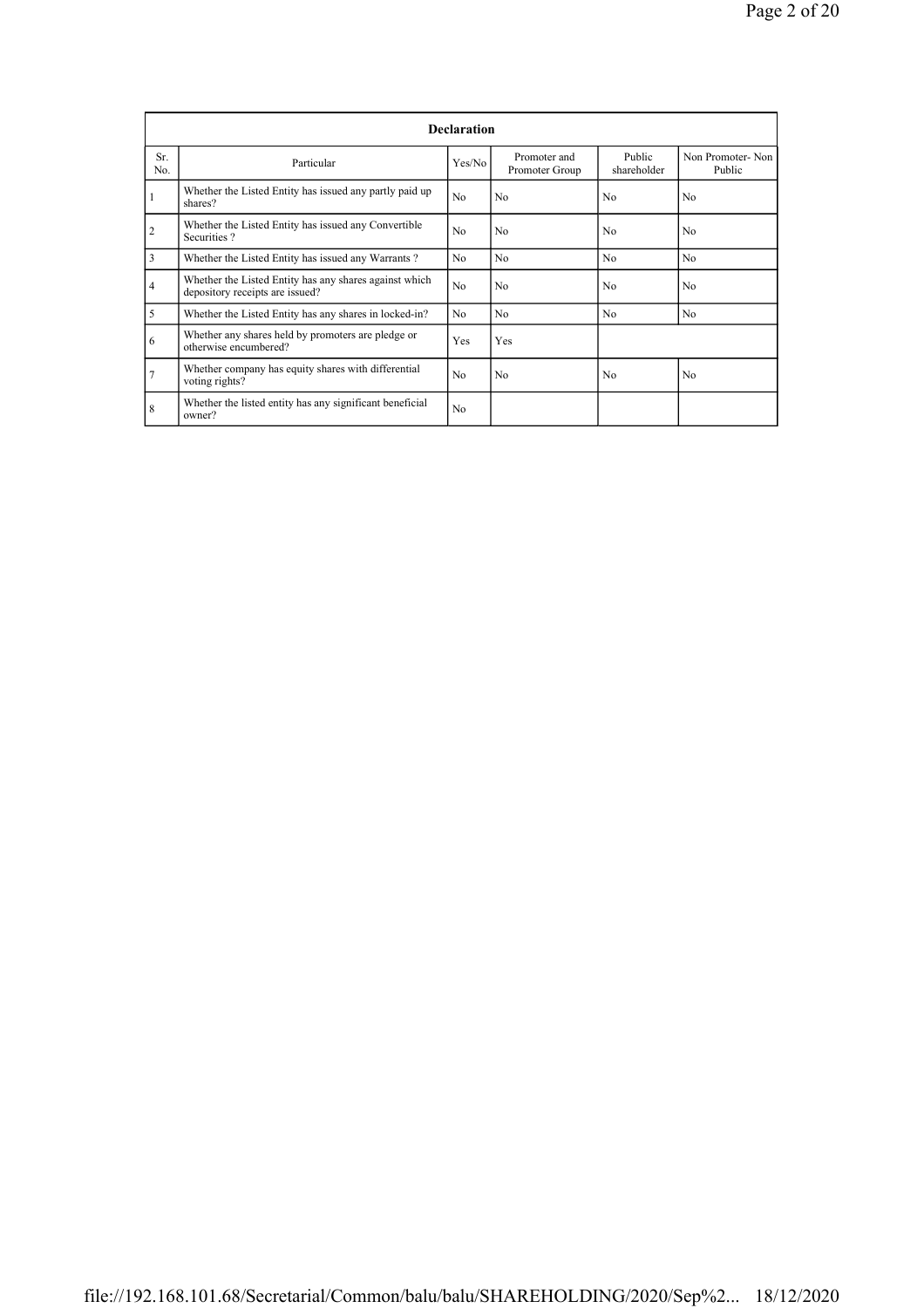|                 |                                           |                         |                                        |                                 |                          |                          | <b>Table I - Summary Statement holding of specified securities</b> |                           |               |                                      |                     |
|-----------------|-------------------------------------------|-------------------------|----------------------------------------|---------------------------------|--------------------------|--------------------------|--------------------------------------------------------------------|---------------------------|---------------|--------------------------------------|---------------------|
|                 |                                           |                         | No. of                                 | No.<br>Of<br>Partly             | No. Of<br>shares         | Total nos.               | Shareholding<br>as a % of total<br>no. of shares                   | class of securities (IX)  |               | Number of Voting Rights held in each |                     |
| Category<br>(1) | Category of<br>shareholder                | Nos. Of<br>shareholders | fully paid<br>up equity<br>shares held | paid-<br>up                     | underlying<br>Depository | shares held<br>$(VII) =$ | (calculated as<br>per SCRR,                                        | No of Voting (XIV) Rights |               |                                      | Total as a          |
|                 | (II)                                      | (III)                   | (IV)                                   | equity<br>shares<br>held<br>(V) | Receipts<br>(VI)         | $(IV)+(V)+$<br>(VI)      | 1957) (VIII)<br>As a $%$ of<br>$(A+B+C2)$                          | Class eg:<br>X            | Class<br>eg:y | Total                                | $%$ of<br>$(A+B+C)$ |
| (A)             | Promoter &<br>Promoter<br>Group           | 7                       | 42657154                               |                                 |                          | 42657154                 | 11.54                                                              | 42657154                  |               | 42657154                             | 11.54               |
| (B)             | Public                                    | 42779                   | 326915951                              |                                 |                          | 326915951                | 88.46                                                              | 326915951                 |               | 326915951                            | 88.46               |
| (C)             | Non<br>Promoter-<br>Non Public            |                         |                                        |                                 |                          |                          |                                                                    |                           |               |                                      |                     |
| (C1)            | <b>Shares</b><br>underlying<br><b>DRs</b> |                         |                                        |                                 |                          |                          |                                                                    |                           |               |                                      |                     |
| (C2)            | Shares held<br>by<br>Employee<br>Trusts   |                         |                                        |                                 |                          |                          |                                                                    |                           |               |                                      |                     |
|                 | Total                                     | 42786                   | 369573105                              |                                 |                          | 369573105                | 100                                                                | 369573105                 |               | 369573105                            | 100                 |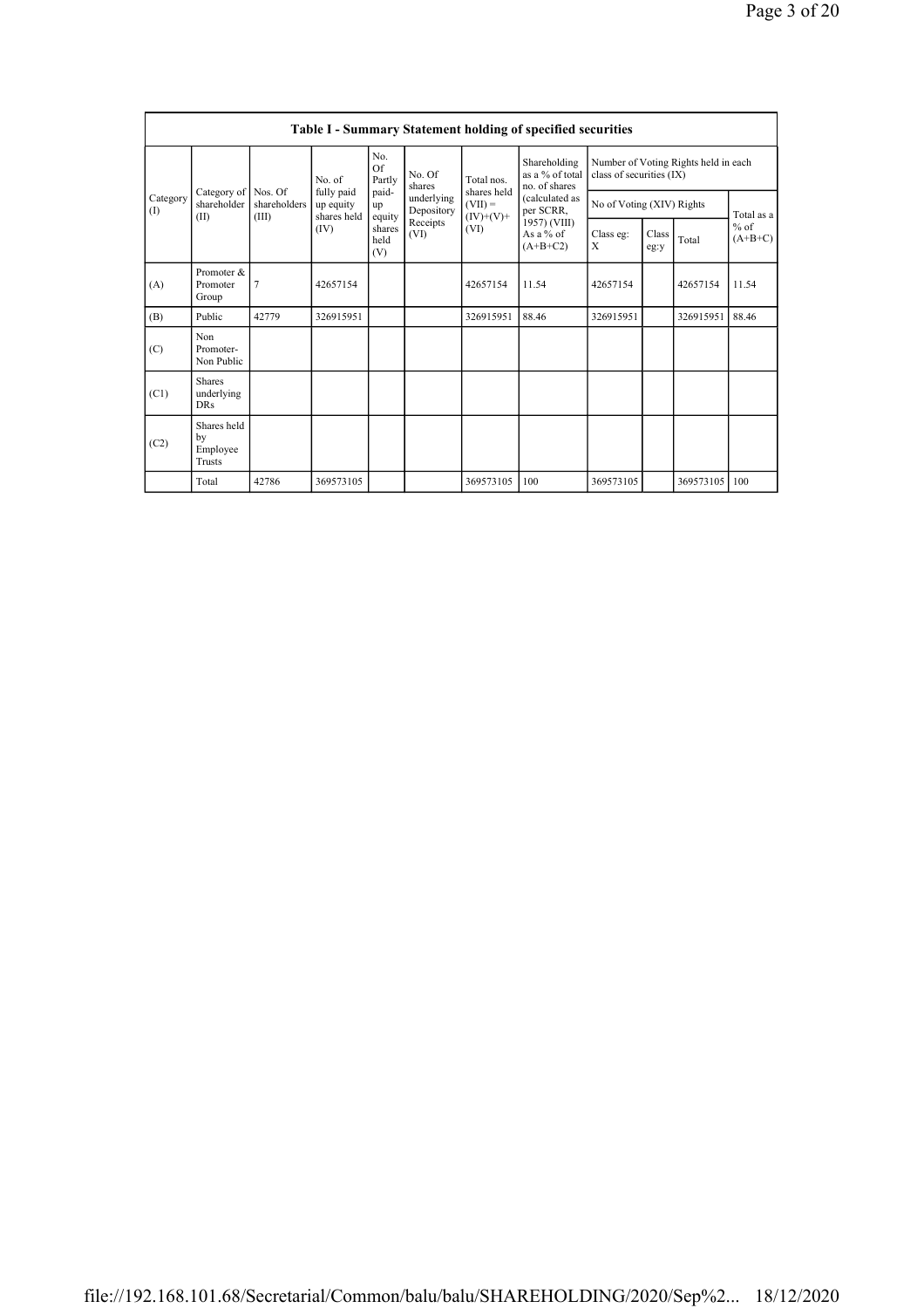|                         |                                                                                             |                                                  |                                                                |                                                                                                               | <b>Table I - Summary Statement holding of specified securities</b>    |                                                  |           |                                                                  |                                           |                            |
|-------------------------|---------------------------------------------------------------------------------------------|--------------------------------------------------|----------------------------------------------------------------|---------------------------------------------------------------------------------------------------------------|-----------------------------------------------------------------------|--------------------------------------------------|-----------|------------------------------------------------------------------|-------------------------------------------|----------------------------|
|                         |                                                                                             | No. Of<br><b>Shares</b>                          | No. of<br><b>Shares</b>                                        | No. Of<br><b>Shares</b><br>Underlying<br>Outstanding                                                          | Shareholding,<br>as a % assuming<br>full conversion<br>of convertible | Number of<br>Locked in<br>shares (XII)           |           | Number of Shares<br>pledged or<br>otherwise<br>encumbered (XIII) |                                           | Number of<br>equity shares |
| Category<br>(I)<br>(II) | Underlying<br>Category of<br>shareholder<br>Outstanding<br>convertible<br>securities<br>(X) | Underlying<br>Outstanding<br>Warrants<br>$(X_i)$ | convertible<br>securities<br>and No. Of<br>Warrants<br>(Xi)(a) | securities (as a<br>percentage of<br>diluted share<br>capital) $(XI)=$<br>$(VII)+(X)$ As a<br>% of $(A+B+C2)$ | No.<br>(a)                                                            | As a<br>$%$ of<br>total<br>Shares<br>held<br>(b) | No. $(a)$ | As a $\%$<br>of total<br><b>Shares</b><br>held<br>(b)            | held in<br>dematerialized<br>form $(XIV)$ |                            |
| (A)                     | Promoter &<br>Promoter<br>Group                                                             |                                                  |                                                                |                                                                                                               | 11.54                                                                 |                                                  |           | 36153699                                                         | 84.75                                     | 42657154                   |
| (B)                     | Public                                                                                      |                                                  |                                                                |                                                                                                               | 88.46                                                                 |                                                  |           |                                                                  |                                           | 318551351                  |
| (C)                     | Non<br>Promoter-<br>Non Public                                                              |                                                  |                                                                |                                                                                                               |                                                                       |                                                  |           |                                                                  |                                           |                            |
| (C1)                    | <b>Shares</b><br>underlying<br><b>DRs</b>                                                   |                                                  |                                                                |                                                                                                               |                                                                       |                                                  |           |                                                                  |                                           |                            |
| (C2)                    | Shares held<br>by<br>Employee<br>Trusts                                                     |                                                  |                                                                |                                                                                                               |                                                                       |                                                  |           |                                                                  |                                           |                            |
|                         | Total                                                                                       |                                                  |                                                                |                                                                                                               | 100                                                                   |                                                  |           | 36153699                                                         | 9.78                                      | 361208505                  |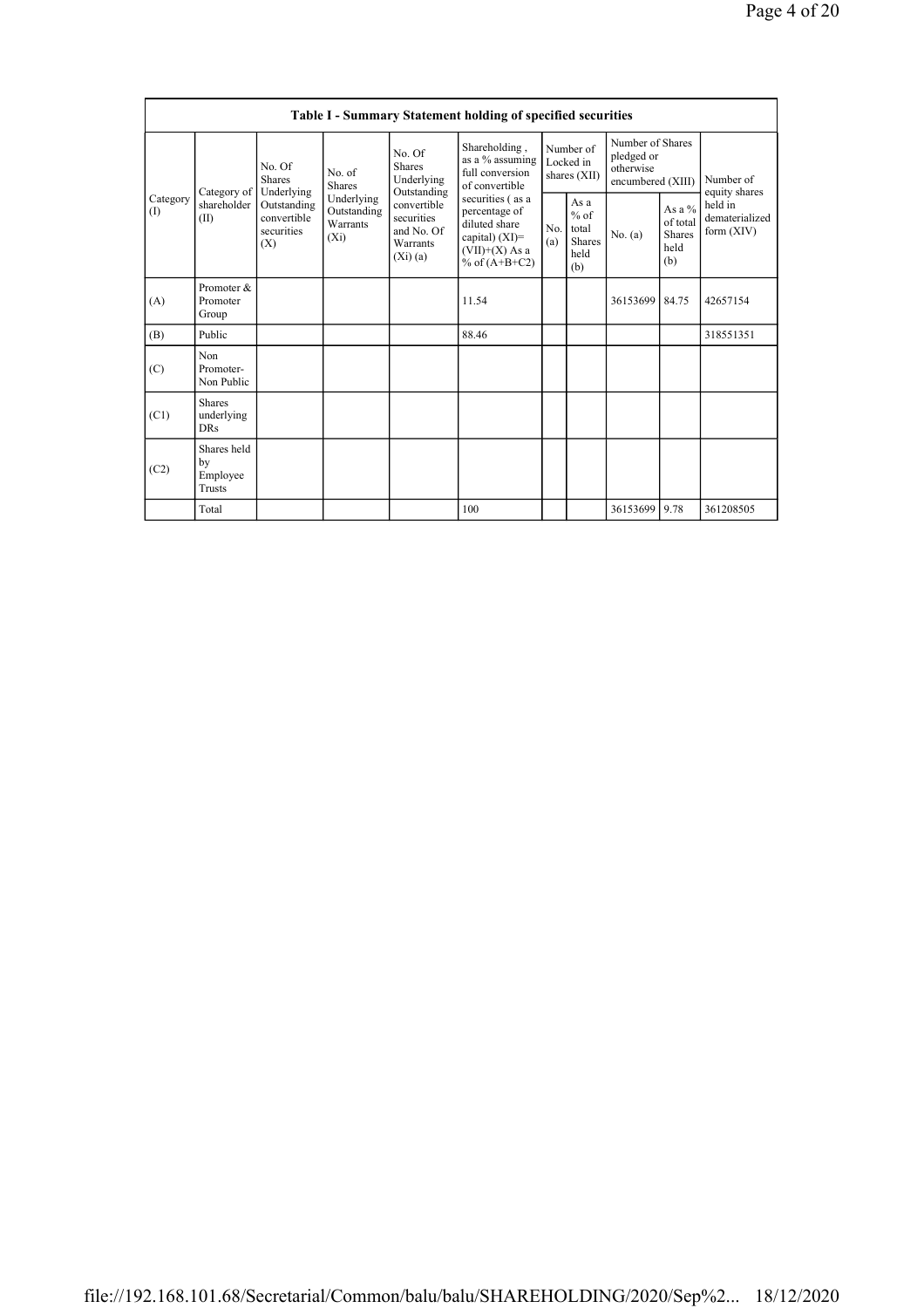| Sr.                                                                                            | Category &<br>Name of the<br>Shareholders (I)                                                                       | Nos. Of<br>shareholders<br>(III) | No. of fully<br>paid up<br>equity<br>shares held<br>(IV) | No.<br>Of<br>Partly<br>paid-<br>up<br>equity<br>shares | No. Of<br>shares<br>underlying<br>Depository<br>Receipts<br>(VI) | Total nos.<br>shares held<br>$(VII) =$<br>$(IV)+(V)+$<br>(VI) | Shareholding<br>as a % of<br>total no. of<br>shares<br>(calculated<br>as per<br>SCRR,<br>1957) (VIII) | Number of Voting Rights held in each<br>class of securities (IX)<br>No of Voting (XIV) Rights<br>Class eg: X | Class<br>eg:y | Total         | Total<br>as a %<br>of<br>Total<br>Voting |
|------------------------------------------------------------------------------------------------|---------------------------------------------------------------------------------------------------------------------|----------------------------------|----------------------------------------------------------|--------------------------------------------------------|------------------------------------------------------------------|---------------------------------------------------------------|-------------------------------------------------------------------------------------------------------|--------------------------------------------------------------------------------------------------------------|---------------|---------------|------------------------------------------|
|                                                                                                | Table II - Statement showing shareholding pattern of the Promoter and Promoter Group                                |                                  |                                                          | held<br>(V)                                            |                                                                  |                                                               | As a % of                                                                                             |                                                                                                              |               |               | rights                                   |
| A                                                                                              |                                                                                                                     |                                  |                                                          |                                                        |                                                                  |                                                               |                                                                                                       |                                                                                                              |               |               |                                          |
| (1)                                                                                            | Indian                                                                                                              |                                  |                                                          |                                                        |                                                                  |                                                               |                                                                                                       |                                                                                                              |               |               |                                          |
| (a)                                                                                            | Individuals/Hindu<br>undivided Family                                                                               | $\overline{c}$                   | 8189479                                                  |                                                        |                                                                  | 8189479                                                       | 2.22                                                                                                  | 8189479                                                                                                      |               | 8189479       | 2.22                                     |
| (d)                                                                                            | Any Other<br>(specify)                                                                                              | $\overline{4}$                   | 31381240                                                 |                                                        |                                                                  | 31381240                                                      | 8.49                                                                                                  | 31381240                                                                                                     |               | 31381240      | 8.49                                     |
| Sub-Total<br>(A)(1)                                                                            |                                                                                                                     | 6                                | 39570719                                                 |                                                        |                                                                  | 39570719                                                      | 10.71                                                                                                 | 39570719                                                                                                     |               | 39570719      | 10.71                                    |
| (2)                                                                                            | Foreign                                                                                                             |                                  |                                                          |                                                        |                                                                  |                                                               |                                                                                                       |                                                                                                              |               |               |                                          |
| (e)                                                                                            | Any Other<br>(specify)                                                                                              | $\mathbf{1}$                     | 3086435                                                  |                                                        |                                                                  | 3086435                                                       | 0.84                                                                                                  | 3086435                                                                                                      |               | 3086435       | 0.84                                     |
| Sub-Total<br>(A)(2)                                                                            |                                                                                                                     | 1                                | 3086435                                                  |                                                        |                                                                  | 3086435                                                       | 0.84                                                                                                  | 3086435                                                                                                      |               | 3086435       | 0.84                                     |
| Total<br>Shareholding<br>of Promoter<br>and<br>Promoter<br>Group $(A)=$<br>$(A)(1)+(A)$<br>(2) |                                                                                                                     | 7                                | 42657154                                                 |                                                        |                                                                  | 42657154                                                      | 11.54                                                                                                 | 42657154                                                                                                     |               | 42657154      | 11.54                                    |
| B                                                                                              | Table III - Statement showing shareholding pattern of the Public shareholder                                        |                                  |                                                          |                                                        |                                                                  |                                                               |                                                                                                       |                                                                                                              |               |               |                                          |
| (1)                                                                                            | Institutions                                                                                                        |                                  |                                                          |                                                        |                                                                  |                                                               |                                                                                                       |                                                                                                              |               |               |                                          |
| (e)                                                                                            | Foreign Portfolio<br>Investors                                                                                      | $\mathbf{1}$                     | 139302                                                   |                                                        |                                                                  | 139302                                                        | 0.04                                                                                                  | 139302                                                                                                       |               | 139302        | 0.04                                     |
| (f)                                                                                            | Financial<br>Institutions/<br><b>Banks</b>                                                                          | 22                               | 233079399                                                |                                                        |                                                                  | 233079399                                                     | 63.07                                                                                                 | 233079399                                                                                                    |               | 233079399     | 63.07                                    |
| (g)                                                                                            | Insurance<br>Companies                                                                                              | $\overline{c}$                   | 2153064                                                  |                                                        |                                                                  | 2153064                                                       | 0.58                                                                                                  | 2153064                                                                                                      |               | 2153064       | 0.58                                     |
| (i)                                                                                            | Any Other<br>(specify)                                                                                              | $\mathbf{1}$                     | 100                                                      |                                                        |                                                                  | 100                                                           | $\boldsymbol{0}$                                                                                      | 100                                                                                                          |               | 100           | $\boldsymbol{0}$                         |
| Sub-Total<br>(B)(1)                                                                            |                                                                                                                     | 26                               | 235371865                                                |                                                        |                                                                  | 235371865                                                     | 63.69                                                                                                 | 235371865                                                                                                    |               | 235371865     | 63.69                                    |
| (3)                                                                                            | Non-institutions                                                                                                    |                                  |                                                          |                                                        |                                                                  |                                                               |                                                                                                       |                                                                                                              |               |               |                                          |
| (a(i))                                                                                         | Individuals -<br>i.Individual<br>shareholders<br>holding nominal<br>share capital up<br>to Rs. 2 lakhs.             | 40740                            | 57349979                                                 |                                                        |                                                                  | 57349979                                                      | 15.52                                                                                                 | 57349979                                                                                                     |               | 57349979      | 15.52                                    |
| (a(ii))                                                                                        | Individuals - ii.<br>Individual<br>shareholders<br>holding nominal<br>share capital in<br>excess of Rs. 2<br>lakhs. | 46                               | 9973974                                                  |                                                        |                                                                  | 9973974                                                       | 2.7                                                                                                   | 9973974                                                                                                      |               | 9973974       | 2.7                                      |
| (b)                                                                                            | NBFCs registered<br>with RBI                                                                                        | $\mathbf{1}$                     | 4250                                                     |                                                        |                                                                  | 4250                                                          | $\boldsymbol{0}$                                                                                      | 4250                                                                                                         |               | 4250          | $\boldsymbol{0}$                         |
| (e)                                                                                            | Any Other<br>(specify)                                                                                              | 1966                             | 24215883                                                 |                                                        |                                                                  | 24215883                                                      | 6.55                                                                                                  | 24215883                                                                                                     |               | 24215883      | 6.55                                     |
| Sub-Total<br>(B)(3)                                                                            |                                                                                                                     | 42753                            | 91544086                                                 |                                                        |                                                                  | 91544086                                                      | 24.77                                                                                                 | 91544086                                                                                                     |               | 91544086      | 24.77                                    |
| <b>Total Public</b><br>Shareholding<br>$(B)= (B)(1) +$<br>$(B)(2)+(B)$<br>(3)                  |                                                                                                                     | 42779                            | 326915951                                                |                                                        |                                                                  | 326915951                                                     | 88.46                                                                                                 | 326915951                                                                                                    |               | 326915951     | 88.46                                    |
| $\mathbf C$                                                                                    | Table IV - Statement showing shareholding pattern of the Non Promoter- Non Public shareholder                       |                                  |                                                          |                                                        |                                                                  |                                                               |                                                                                                       |                                                                                                              |               |               |                                          |
| Total<br>$(A+B+C2)$                                                                            |                                                                                                                     | 42786                            | 369573105                                                |                                                        |                                                                  | 369573105 100                                                 |                                                                                                       | 369573105                                                                                                    |               | 369573105 100 |                                          |
|                                                                                                |                                                                                                                     | 42786                            | 369573105                                                |                                                        |                                                                  | 369573105 100                                                 |                                                                                                       | 369573105                                                                                                    |               | 369573105 100 |                                          |

## Table II - Statement showing shareholding pattern of the Promoter and Promoter Group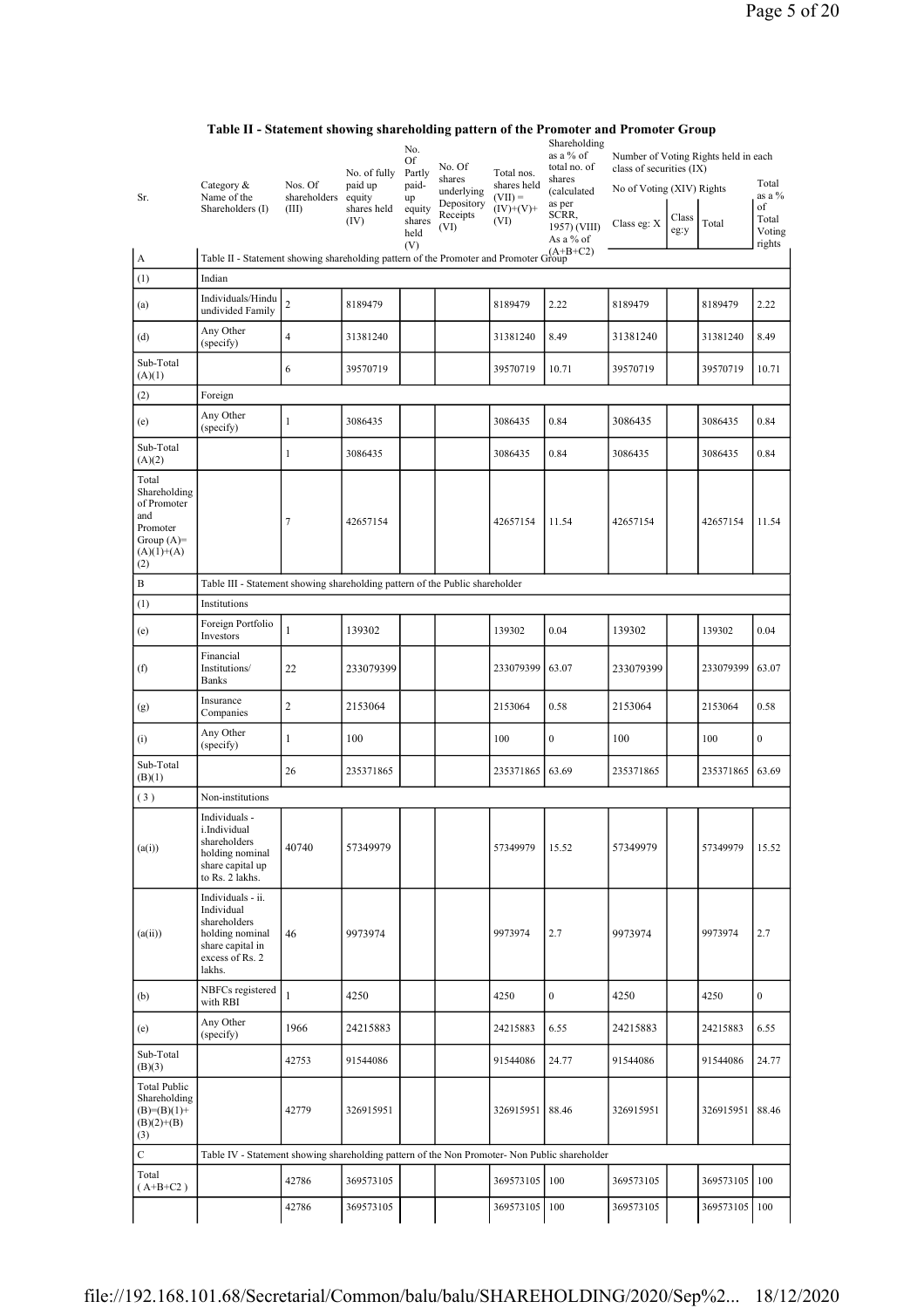| Total |  |  |  |  |  |  |
|-------|--|--|--|--|--|--|
|       |  |  |  |  |  |  |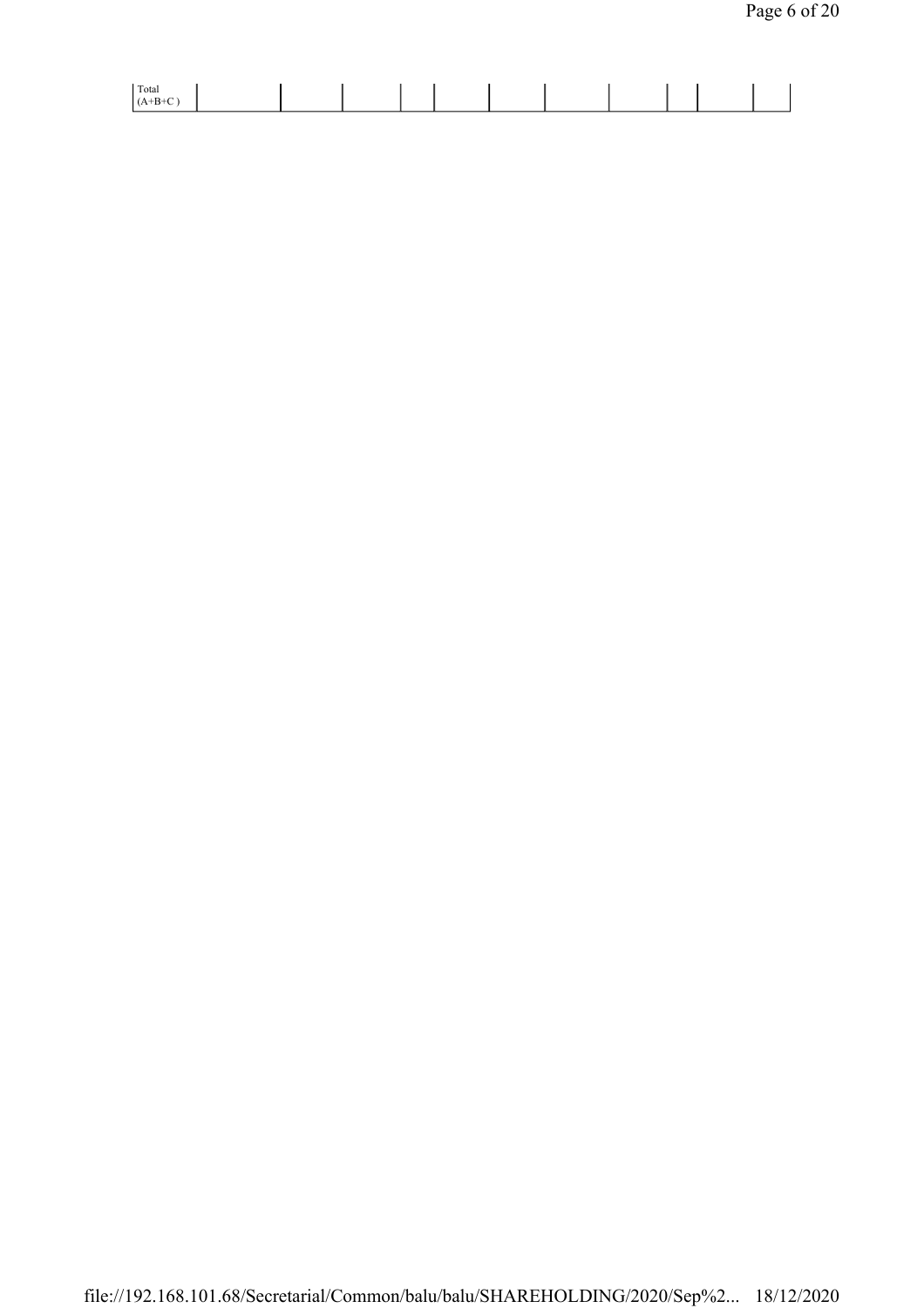|                                                                                        |                                                |                                       |                                                           | Table II - Statement showing shareholding pattern of the Promoter and Promoter Group          |                                        |                                             |                                                                  |                                                  |                                         |
|----------------------------------------------------------------------------------------|------------------------------------------------|---------------------------------------|-----------------------------------------------------------|-----------------------------------------------------------------------------------------------|----------------------------------------|---------------------------------------------|------------------------------------------------------------------|--------------------------------------------------|-----------------------------------------|
|                                                                                        | No. Of<br>Shares<br>Underlying                 | No. of<br><b>Shares</b><br>Underlying | No. Of Shares<br>Underlying<br>Outstanding<br>convertible | Shareholding, as a<br>% assuming full<br>conversion of<br>convertible<br>securities (as a     | Number of<br>Locked in<br>shares (XII) |                                             | Number of Shares<br>pledged or<br>otherwise<br>encumbered (XIII) |                                                  | Number of<br>equity shares              |
| Sr.                                                                                    | Outstanding<br>convertible<br>securities $(X)$ | Outstanding<br>Warrants<br>$(X_i)$    | securities and<br>No. Of<br>Warrants (Xi)<br>(a)          | percentage of<br>diluted share<br>capital) $(XI)$ =<br>$(VII)+(X)$ As a %<br>of $(A+B+C2)$    | No.<br>(a)                             | As a %<br>of total<br>Shares<br>held<br>(b) | No. (a)                                                          | As a $%$<br>of total<br><b>Shares</b><br>held(b) | held in<br>dematerialized<br>form (XIV) |
| A                                                                                      |                                                |                                       |                                                           | Table II - Statement showing shareholding pattern of the Promoter and Promoter Group          |                                        |                                             |                                                                  |                                                  |                                         |
| (1)                                                                                    | Indian                                         |                                       |                                                           |                                                                                               |                                        |                                             |                                                                  |                                                  |                                         |
| (a)                                                                                    |                                                |                                       |                                                           | 2.22                                                                                          |                                        |                                             | 8172459                                                          | 99.79                                            | 8189479                                 |
| (d)                                                                                    |                                                |                                       |                                                           | 8.49                                                                                          |                                        |                                             | 27981240                                                         | 89.17                                            | 31381240                                |
| Sub-Total (A)<br>(1)                                                                   |                                                |                                       |                                                           | 10.71                                                                                         |                                        |                                             | 36153699                                                         | 91.36                                            | 39570719                                |
| (2)                                                                                    | Foreign                                        |                                       |                                                           |                                                                                               |                                        |                                             |                                                                  |                                                  |                                         |
| (e)                                                                                    |                                                |                                       |                                                           | 0.84                                                                                          |                                        |                                             | $\boldsymbol{0}$                                                 | $\boldsymbol{0}$                                 | 3086435                                 |
| Sub-Total $(A)$<br>(2)                                                                 |                                                |                                       |                                                           | 0.84                                                                                          |                                        |                                             | $\mathbf{0}$                                                     | $\mathbf{0}$                                     | 3086435                                 |
| Total<br>Shareholding<br>of Promoter<br>and Promoter<br>Group $(A)=A)$<br>$(1)+(A)(2)$ |                                                |                                       |                                                           | 11.54                                                                                         |                                        |                                             | 36153699 84.75                                                   |                                                  | 42657154                                |
| B                                                                                      |                                                |                                       |                                                           | Table III - Statement showing shareholding pattern of the Public shareholder                  |                                        |                                             |                                                                  |                                                  |                                         |
| (1)                                                                                    | Institutions                                   |                                       |                                                           |                                                                                               |                                        |                                             |                                                                  |                                                  |                                         |
| (e)                                                                                    |                                                |                                       |                                                           | 0.04                                                                                          |                                        |                                             |                                                                  |                                                  | 139302                                  |
| (f)                                                                                    |                                                |                                       |                                                           | 63.07                                                                                         |                                        |                                             |                                                                  |                                                  | 233075434                               |
| (g)                                                                                    |                                                |                                       |                                                           | 0.58                                                                                          |                                        |                                             |                                                                  |                                                  | 2153064                                 |
| (i)                                                                                    |                                                |                                       |                                                           | $\mathbf{0}$                                                                                  |                                        |                                             |                                                                  |                                                  | $\mathbf{0}$                            |
| Sub-Total (B)<br>(1)                                                                   |                                                |                                       |                                                           | 63.69                                                                                         |                                        |                                             |                                                                  |                                                  | 235367800                               |
| (3)                                                                                    | Non-institutions                               |                                       |                                                           |                                                                                               |                                        |                                             |                                                                  |                                                  |                                         |
| (a(i))                                                                                 |                                                |                                       |                                                           | 15.52                                                                                         |                                        |                                             |                                                                  |                                                  | 56849729                                |
| (a(ii))                                                                                |                                                |                                       |                                                           | 2.7                                                                                           |                                        |                                             |                                                                  |                                                  | 9248174                                 |
| (b)                                                                                    |                                                |                                       |                                                           | $\boldsymbol{0}$                                                                              |                                        |                                             |                                                                  |                                                  | 4250                                    |
| (e)                                                                                    |                                                |                                       |                                                           | 6.55                                                                                          |                                        |                                             |                                                                  |                                                  | 17081398                                |
| Sub-Total (B)<br>(3)                                                                   |                                                |                                       |                                                           | 24.77                                                                                         |                                        |                                             |                                                                  |                                                  | 83183551                                |
| <b>Total Public</b><br>Shareholding<br>$(B)= (B)(1) +$<br>$(B)(2)+(B)(3)$              |                                                |                                       |                                                           | 88.46                                                                                         |                                        |                                             |                                                                  |                                                  | 318551351                               |
| С                                                                                      |                                                |                                       |                                                           | Table IV - Statement showing shareholding pattern of the Non Promoter- Non Public shareholder |                                        |                                             |                                                                  |                                                  |                                         |
| Total<br>$(A+B+C2)$                                                                    |                                                |                                       |                                                           | 100                                                                                           |                                        |                                             |                                                                  |                                                  | 361208505                               |
| Total<br>$(A+B+C)$                                                                     |                                                |                                       |                                                           | 100                                                                                           |                                        |                                             | 36153699                                                         | 9.78                                             | 361208505                               |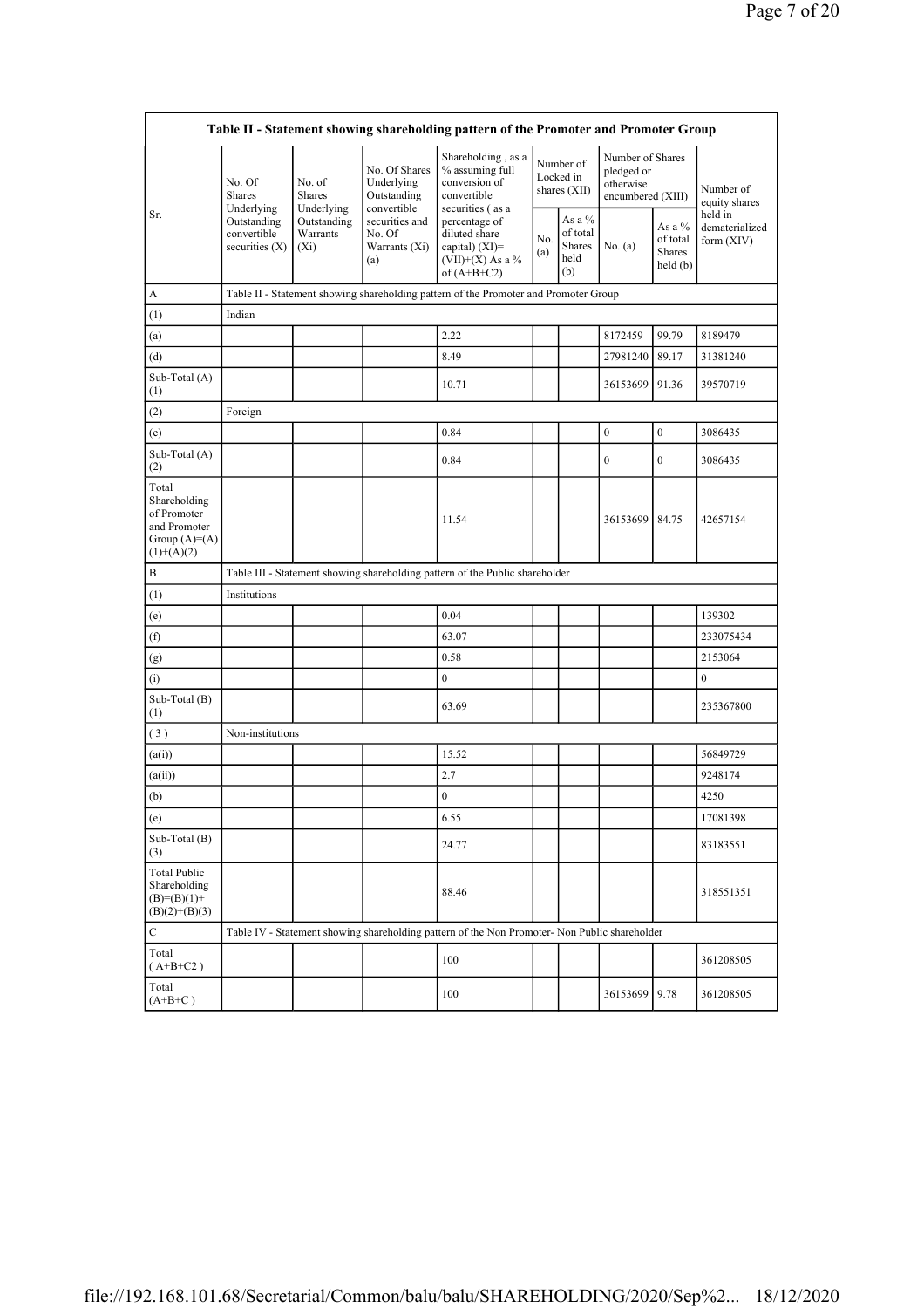| Searial No.                                                                                                                                                                                  | $\mathbf{1}$                                                  | $\overline{c}$   |                       |  |
|----------------------------------------------------------------------------------------------------------------------------------------------------------------------------------------------|---------------------------------------------------------------|------------------|-----------------------|--|
| Name of the<br>Shareholders (I)                                                                                                                                                              | Abhijit Rajan                                                 | Jagdish Rajan    | Click here to go back |  |
| PAN(II)                                                                                                                                                                                      | AAEPR0342J                                                    | AACPR1248M       | Total                 |  |
| No. of fully paid<br>up equity shares<br>held (IV)                                                                                                                                           | 8172459                                                       | 17020            | 8189479               |  |
| No. Of Partly paid-<br>up equity shares<br>held(V)                                                                                                                                           |                                                               |                  |                       |  |
| No. Of shares<br>underlying<br>Depository<br>Receipts (VI)                                                                                                                                   |                                                               |                  |                       |  |
| Total nos. shares<br>held $(VII) = (IV) +$<br>$(V) + (VI)$                                                                                                                                   | 8172459                                                       | 17020            | 8189479               |  |
| Shareholding as a<br>% of total no. of<br>shares (calculated<br>as per SCRR,<br>1957) (VIII) As a<br>% of $(A+B+C2)$                                                                         | 2.21                                                          | $\boldsymbol{0}$ | 2.22                  |  |
|                                                                                                                                                                                              | Number of Voting Rights held in each class of securities (IX) |                  |                       |  |
| Class eg: $X$                                                                                                                                                                                | 8172459                                                       | 17020            | 8189479               |  |
| Class eg:y                                                                                                                                                                                   |                                                               |                  |                       |  |
| Total                                                                                                                                                                                        | 8172459                                                       | 17020            | 8189479               |  |
| Total as a % of<br><b>Total Voting rights</b>                                                                                                                                                | 2.21                                                          | $\boldsymbol{0}$ | 2.22                  |  |
| No. Of Shares<br>Underlying<br>Outstanding<br>convertible<br>securities (X)                                                                                                                  |                                                               |                  |                       |  |
| No. of Shares<br>Underlying<br>Outstanding<br>Warrants (Xi)                                                                                                                                  |                                                               |                  |                       |  |
| No. Of Shares<br>Underlying<br>Outstanding<br>convertible<br>securities and No.<br>Of Warrants (Xi)<br>(a)                                                                                   |                                                               |                  |                       |  |
| Shareholding, as a<br>% assuming full<br>conversion of<br>convertible<br>securities (as a<br>percentage of<br>diluted share<br>capital) $(XI) = (VII)$<br>$+(Xi)(a)$ As a % of<br>$(A+B+C2)$ | 2.21                                                          | $\boldsymbol{0}$ | 2.22                  |  |
| Number of Locked in shares (XII)                                                                                                                                                             |                                                               |                  |                       |  |
| No. (a)                                                                                                                                                                                      |                                                               |                  |                       |  |
| As a % of total<br>Shares held (b)                                                                                                                                                           |                                                               |                  |                       |  |
|                                                                                                                                                                                              | Number of Shares pledged or otherwise encumbered (XIII)       |                  |                       |  |
| No. (a)                                                                                                                                                                                      | 8172459                                                       | $\boldsymbol{0}$ | 8172459               |  |
| As a % of total<br>Shares held (b)                                                                                                                                                           | 100                                                           | $\boldsymbol{0}$ | 99.79                 |  |
| Number of equity<br>shares held in<br>dematerialized<br>form (XIV)                                                                                                                           | 8172459                                                       | 17020            | 8189479               |  |
| Reason for not providing PAN                                                                                                                                                                 |                                                               |                  |                       |  |
| Reason for not                                                                                                                                                                               |                                                               |                  |                       |  |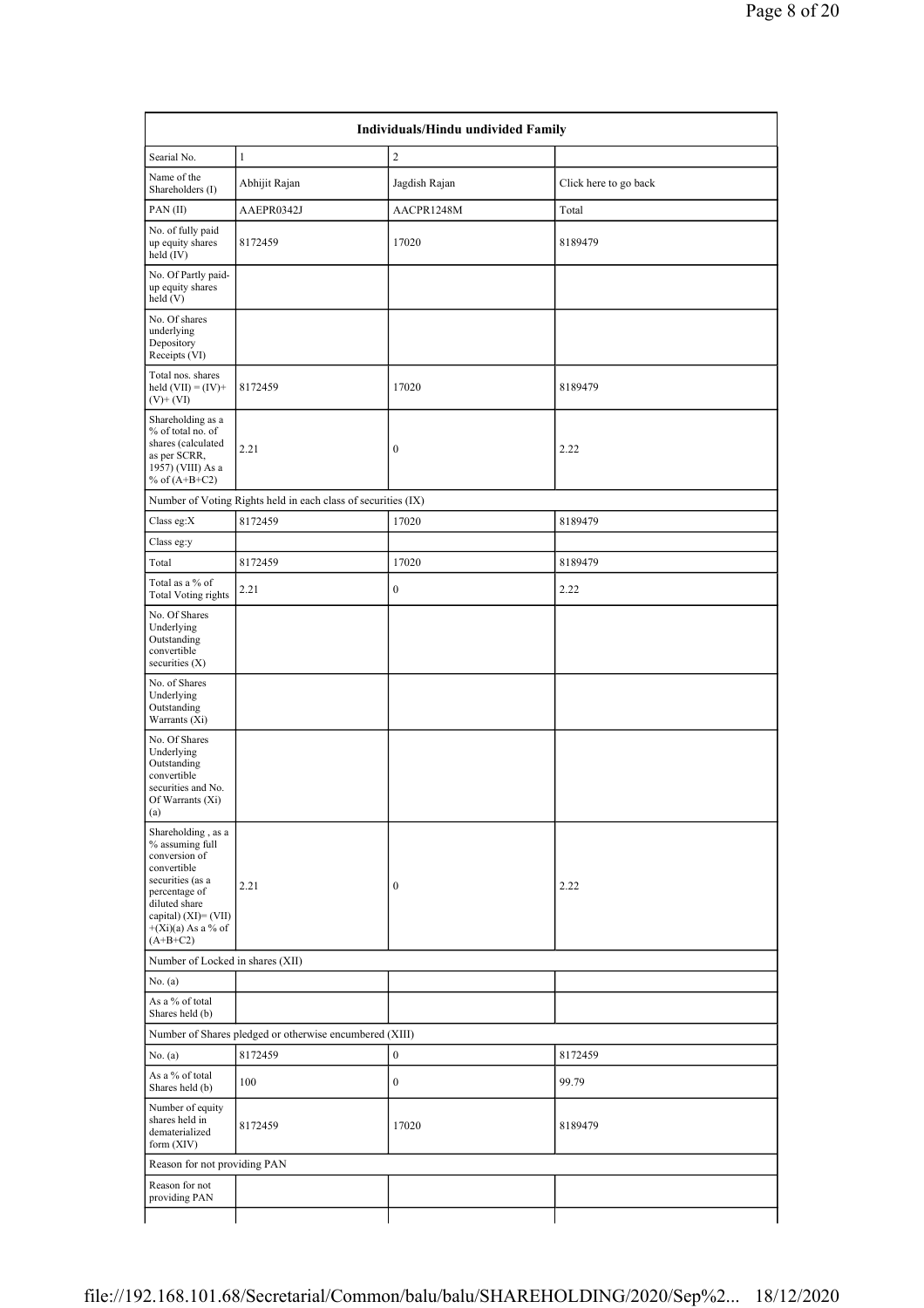| Shar.<br>™enoide∟<br>rvn.<br>. . | moter<br>--- | пон<br> |  |
|----------------------------------|--------------|---------|--|
|                                  |              |         |  |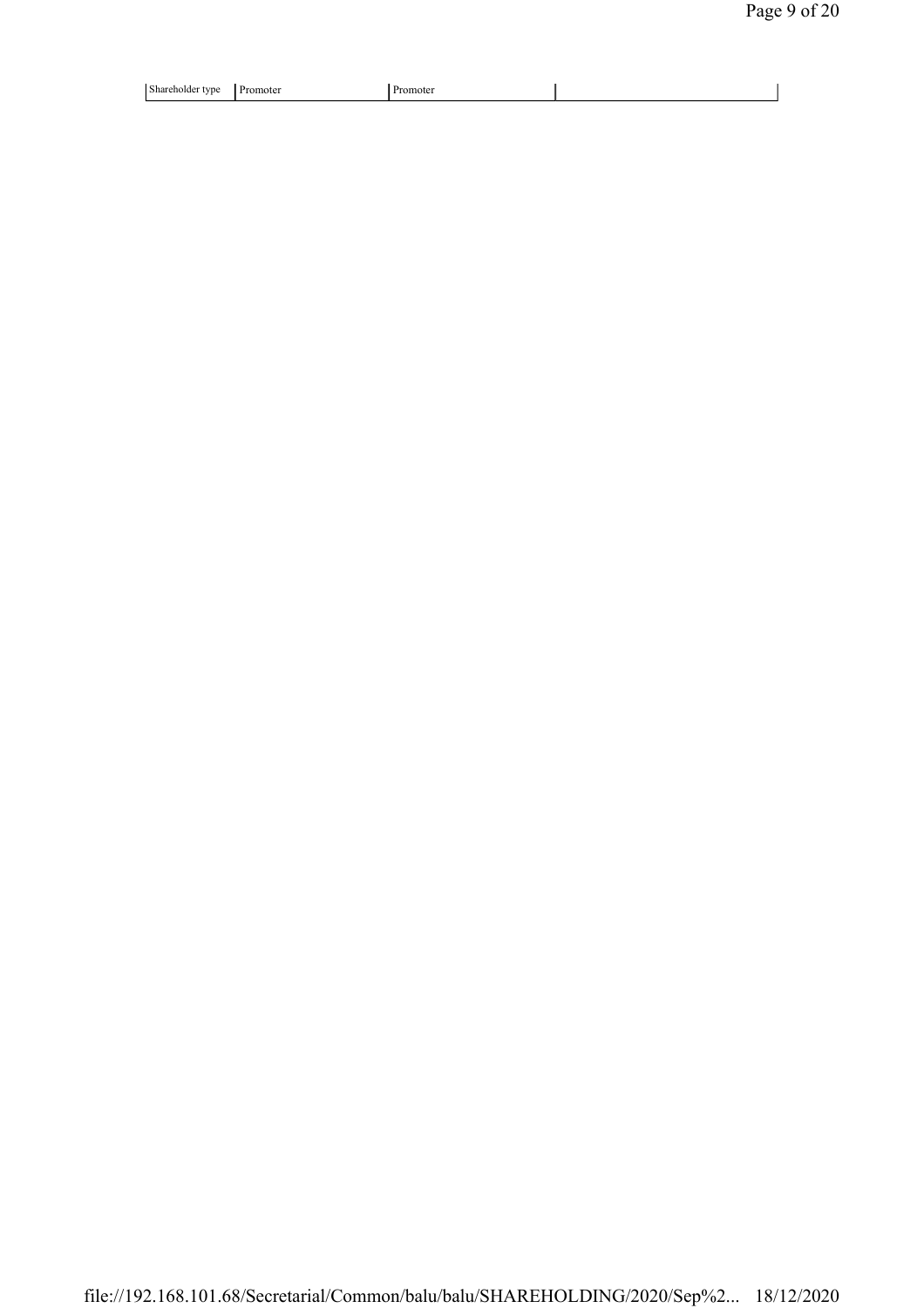| Searial No.                                                                                                                                                                              | $\mathbf{1}$                                            | $\overline{2}$                                                | 3                                    | $\overline{4}$                       |                |
|------------------------------------------------------------------------------------------------------------------------------------------------------------------------------------------|---------------------------------------------------------|---------------------------------------------------------------|--------------------------------------|--------------------------------------|----------------|
|                                                                                                                                                                                          |                                                         |                                                               |                                      |                                      | Click here to  |
| Category                                                                                                                                                                                 | <b>Bodies Corporate</b>                                 | <b>Bodies Corporate</b>                                       | <b>Bodies Corporate</b>              | <b>Bodies Corporate</b>              | go back        |
| Name of the<br>Shareholders (I)                                                                                                                                                          | Pacific Energy Pvt<br>Ltd                               | Devyani Estate And<br>Properties Pvt Ltd                      | Nikhita Estate<br>Developers Pvt Ltd | Ellora Organic<br>Industries Pvt Ltd |                |
| PAN(II)                                                                                                                                                                                  | AACCP0544P                                              | AAACD3825H                                                    | AABCN6484D                           | AABCE0815F                           | Total          |
| No. of the<br>Shareholders (I)                                                                                                                                                           | $\mathbf{1}$                                            | $\mathbf{1}$                                                  | 1                                    | 1                                    | $\overline{4}$ |
| No. of fully paid<br>up equity shares<br>held (IV)                                                                                                                                       | 17913015                                                | 7182805                                                       | 3485420                              | 2800000                              | 31381240       |
| No. Of Partly paid-<br>up equity shares<br>held(V)                                                                                                                                       |                                                         |                                                               |                                      |                                      |                |
| No. Of shares<br>underlying<br>Depository<br>Receipts (VI)                                                                                                                               |                                                         |                                                               |                                      |                                      |                |
| Total nos. shares<br>held $(VII) = (IV) +$<br>$(V)$ + $(VI)$                                                                                                                             | 17913015                                                | 7182805                                                       | 3485420                              | 2800000                              | 31381240       |
| Shareholding as a<br>% of total no. of<br>shares (calculated<br>as per SCRR,<br>1957) (VIII) As a<br>% of $(A+B+C2)$                                                                     | 4.85                                                    | 1.94                                                          | 0.94                                 | 0.76                                 | 8.49           |
|                                                                                                                                                                                          |                                                         | Number of Voting Rights held in each class of securities (IX) |                                      |                                      |                |
| Class eg: X                                                                                                                                                                              | 17913015                                                | 7182805                                                       | 3485420                              | 2800000                              | 31381240       |
| Class eg:y                                                                                                                                                                               |                                                         |                                                               |                                      |                                      |                |
| Total                                                                                                                                                                                    | 17913015                                                | 7182805                                                       | 3485420                              | 2800000                              | 31381240       |
| Total as a % of<br><b>Total Voting rights</b>                                                                                                                                            | 4.85                                                    | 1.94                                                          | 0.94                                 | 0.76                                 | 8.49           |
| No. Of Shares<br>Underlying<br>Outstanding<br>convertible<br>securities $(X)$                                                                                                            |                                                         |                                                               |                                      |                                      |                |
| No. of Shares<br>Underlying<br>Outstanding<br>Warrants (Xi)                                                                                                                              |                                                         |                                                               |                                      |                                      |                |
| No. Of Shares<br>Underlying<br>Outstanding<br>convertible<br>securities and No.<br>Of Warrants (Xi)<br>(a)                                                                               |                                                         |                                                               |                                      |                                      |                |
| Shareholding, as a<br>% assuming full<br>conversion of<br>convertible<br>securities (as a<br>percentage of<br>diluted share<br>capital) $(XI) = (VII)$<br>$+(X)$ As a % of<br>$(A+B+C2)$ | 4.85                                                    | 1.94                                                          | 0.94                                 | 0.76                                 | 8.49           |
| Number of Locked in shares (XII)                                                                                                                                                         |                                                         |                                                               |                                      |                                      |                |
| No. (a)                                                                                                                                                                                  |                                                         |                                                               |                                      |                                      |                |
| As a % of total<br>Shares held (b)                                                                                                                                                       |                                                         |                                                               |                                      |                                      |                |
|                                                                                                                                                                                          | Number of Shares pledged or otherwise encumbered (XIII) |                                                               |                                      |                                      |                |
| No. (a)                                                                                                                                                                                  | 14513015                                                | 7182805                                                       | 3485420                              | 2800000                              | 27981240       |
| As a % of total<br>Shares held (b)                                                                                                                                                       | 81.02                                                   | 100                                                           | 100                                  | 100                                  | 89.17          |
| Number of equity<br>shares held in                                                                                                                                                       | 17913015                                                | 7182805                                                       | 3485420                              | 2800000                              | 31381240       |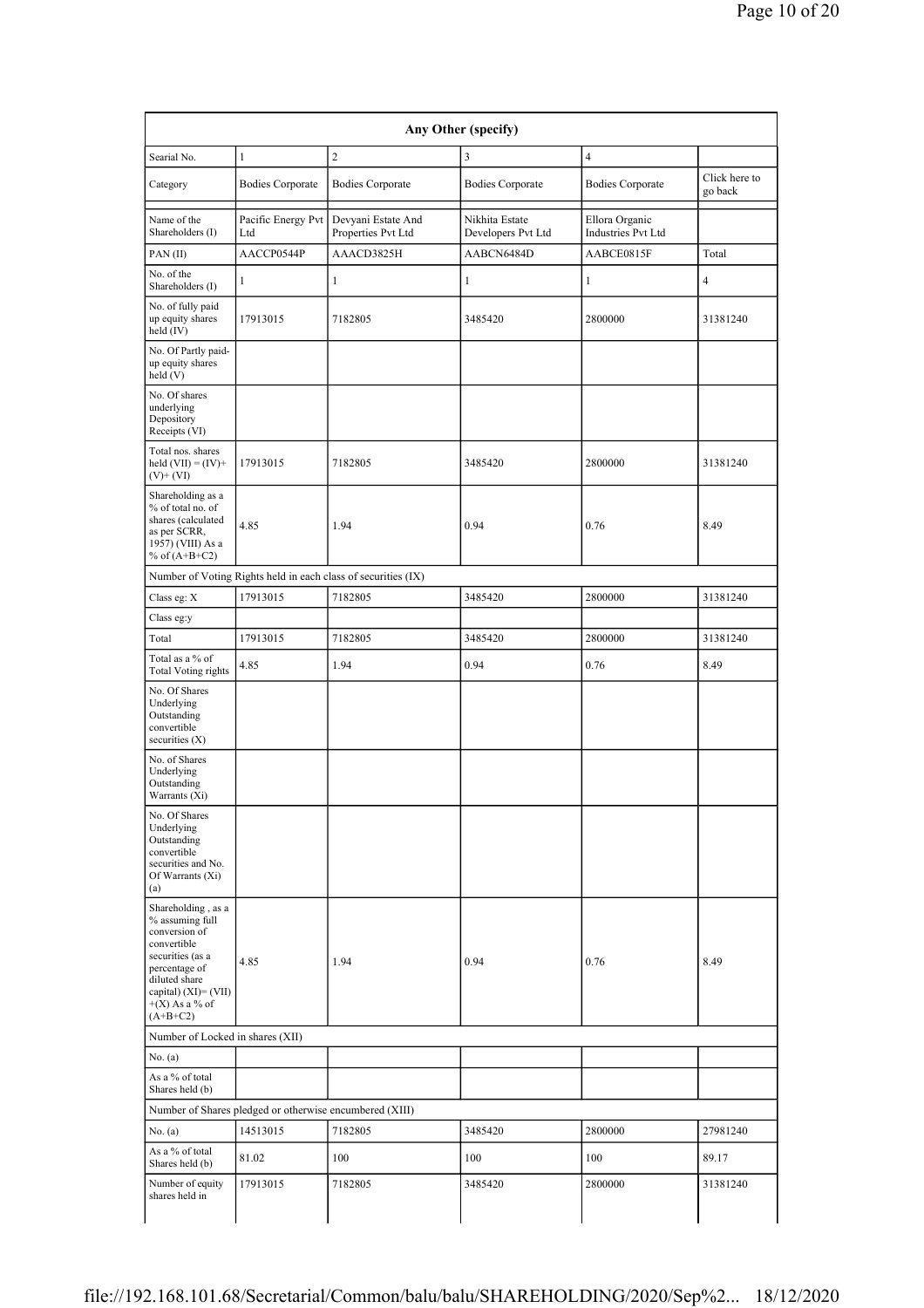| dematerialized<br>form $(XIV)$  |                |                |                |                |  |
|---------------------------------|----------------|----------------|----------------|----------------|--|
| Reason for not providing PAN    |                |                |                |                |  |
| Reason for not<br>providing PAN |                |                |                |                |  |
| Shareholder type                | Promoter Group | Promoter Group | Promoter Group | Promoter Group |  |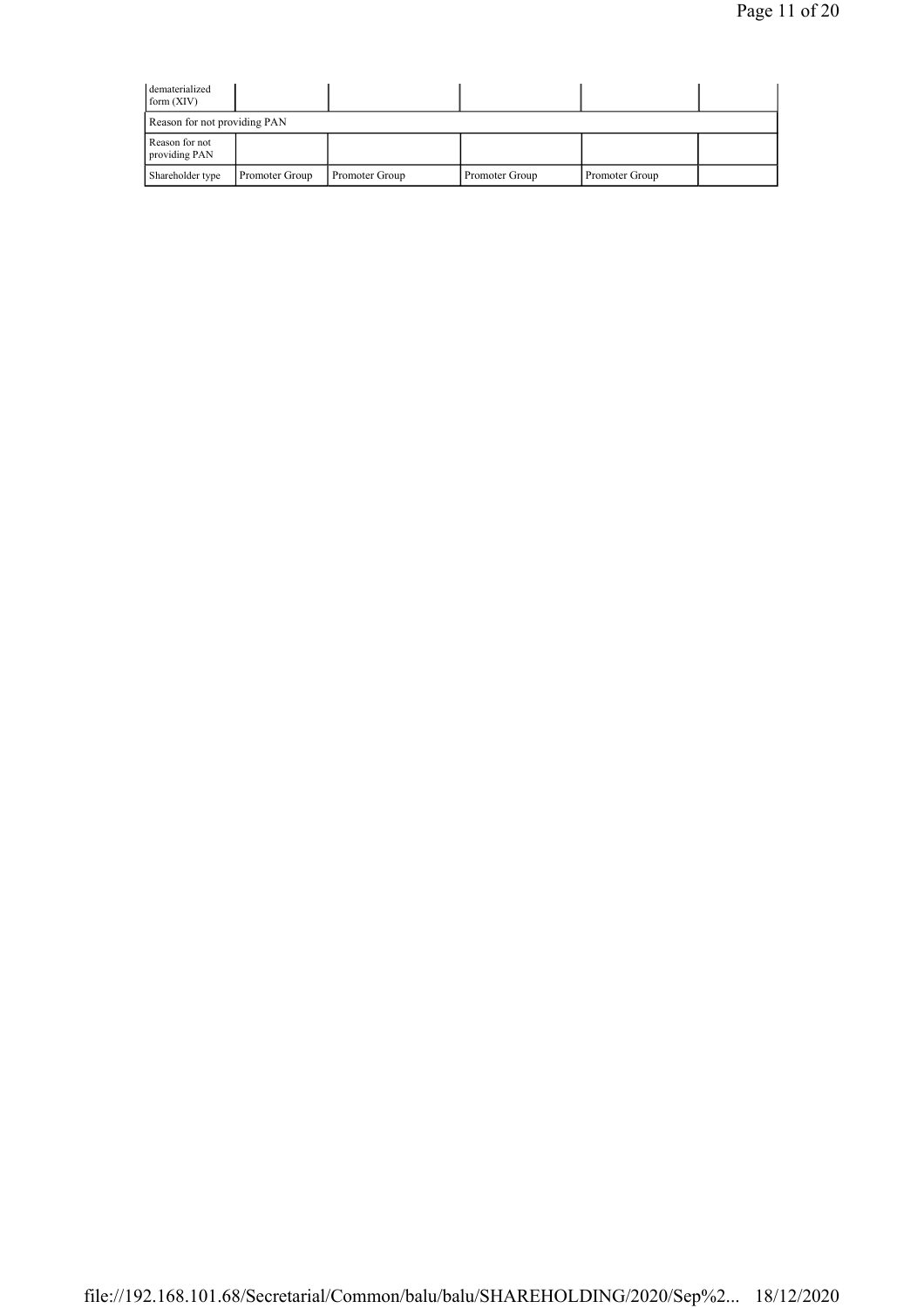| Searial No.                                                                                                                                                                              | $\mathbf{1}$                                                  |                       |  |
|------------------------------------------------------------------------------------------------------------------------------------------------------------------------------------------|---------------------------------------------------------------|-----------------------|--|
| Category                                                                                                                                                                                 | <b>Bodies Corporate</b>                                       |                       |  |
| Name of the<br>Shareholders (I)                                                                                                                                                          | Masayor Enterprises Limited                                   | Click here to go back |  |
| PAN(II)                                                                                                                                                                                  | AAECM7848R                                                    | Total                 |  |
| No. of the<br>Shareholders (I)                                                                                                                                                           | $\mathbf{1}$                                                  | $\mathbf{1}$          |  |
| No. of fully paid<br>up equity shares<br>$held$ (IV)                                                                                                                                     | 3086435                                                       | 3086435               |  |
| No. Of Partly paid-<br>up equity shares<br>$\text{held}(V)$                                                                                                                              |                                                               |                       |  |
| No. Of shares<br>underlying<br>Depository<br>Receipts (VI)                                                                                                                               |                                                               |                       |  |
| Total nos. shares<br>held $(VII) = (IV) +$<br>$(V)$ + $(VI)$                                                                                                                             | 3086435                                                       | 3086435               |  |
| Shareholding as a<br>% of total no. of<br>shares (calculated<br>as per SCRR,<br>1957) (VIII) As a<br>% of $(A+B+C2)$                                                                     | 0.84                                                          | 0.84                  |  |
|                                                                                                                                                                                          | Number of Voting Rights held in each class of securities (IX) |                       |  |
| Class eg: $\mathbf X$                                                                                                                                                                    | 3086435                                                       | 3086435               |  |
| Class eg:y                                                                                                                                                                               |                                                               |                       |  |
| Total                                                                                                                                                                                    | 3086435                                                       | 3086435               |  |
| Total as a % of<br><b>Total Voting rights</b>                                                                                                                                            | 0.84                                                          | 0.84                  |  |
| No. Of Shares<br>Underlying<br>Outstanding<br>convertible<br>securities $(X)$                                                                                                            |                                                               |                       |  |
| No. of Shares<br>Underlying<br>Outstanding<br>Warrants (Xi)                                                                                                                              |                                                               |                       |  |
| No. Of Shares<br>Underlying<br>Outstanding<br>convertible<br>securities and No.<br>Of Warrants (Xi)<br>(a)                                                                               |                                                               |                       |  |
| Shareholding, as a<br>% assuming full<br>conversion of<br>convertible<br>securities (as a<br>percentage of<br>diluted share<br>capital) $(XI) = (VII)$<br>$+(X)$ As a % of<br>$(A+B+C2)$ | 0.84                                                          | 0.84                  |  |
| Number of Locked in shares (XII)                                                                                                                                                         |                                                               |                       |  |
| No. (a)                                                                                                                                                                                  |                                                               |                       |  |
| As a % of total<br>Shares held (b)                                                                                                                                                       |                                                               | $\mathbf{0}$          |  |
|                                                                                                                                                                                          | Number of Shares pledged or otherwise encumbered (XIII)       |                       |  |
| No. $(a)$                                                                                                                                                                                | $\boldsymbol{0}$                                              | $\mathbf{0}$          |  |
| As a % of total<br>Shares held (b)                                                                                                                                                       | $\overline{0}$                                                | $\mathbf{0}$          |  |
| Number of equity<br>shares held in<br>dematerialized                                                                                                                                     | 3086435                                                       | 3086435               |  |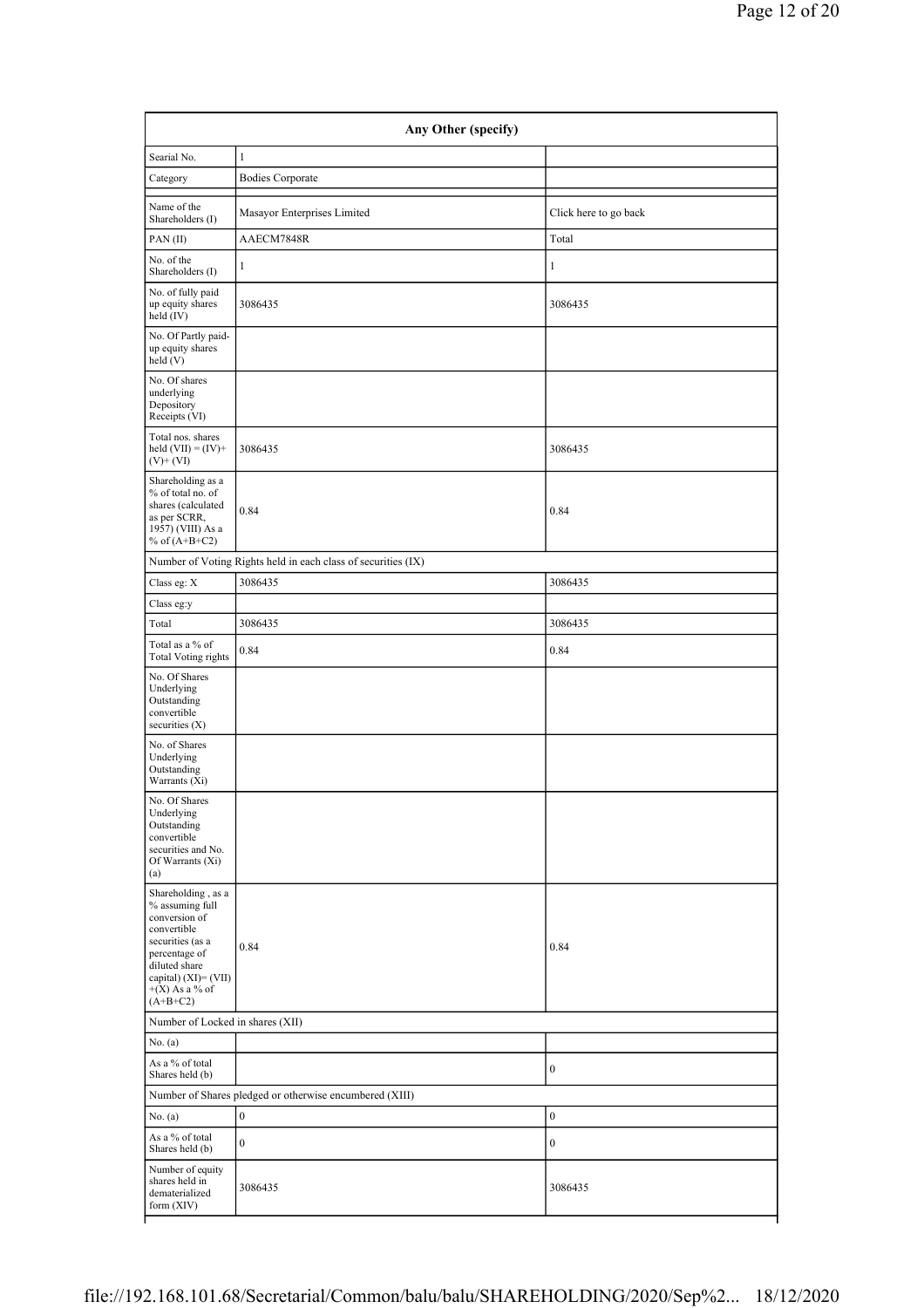| Reason for not providing PAN    |                       |  |
|---------------------------------|-----------------------|--|
| Reason for not<br>providing PAN |                       |  |
| Shareholder type                | <b>Promoter Group</b> |  |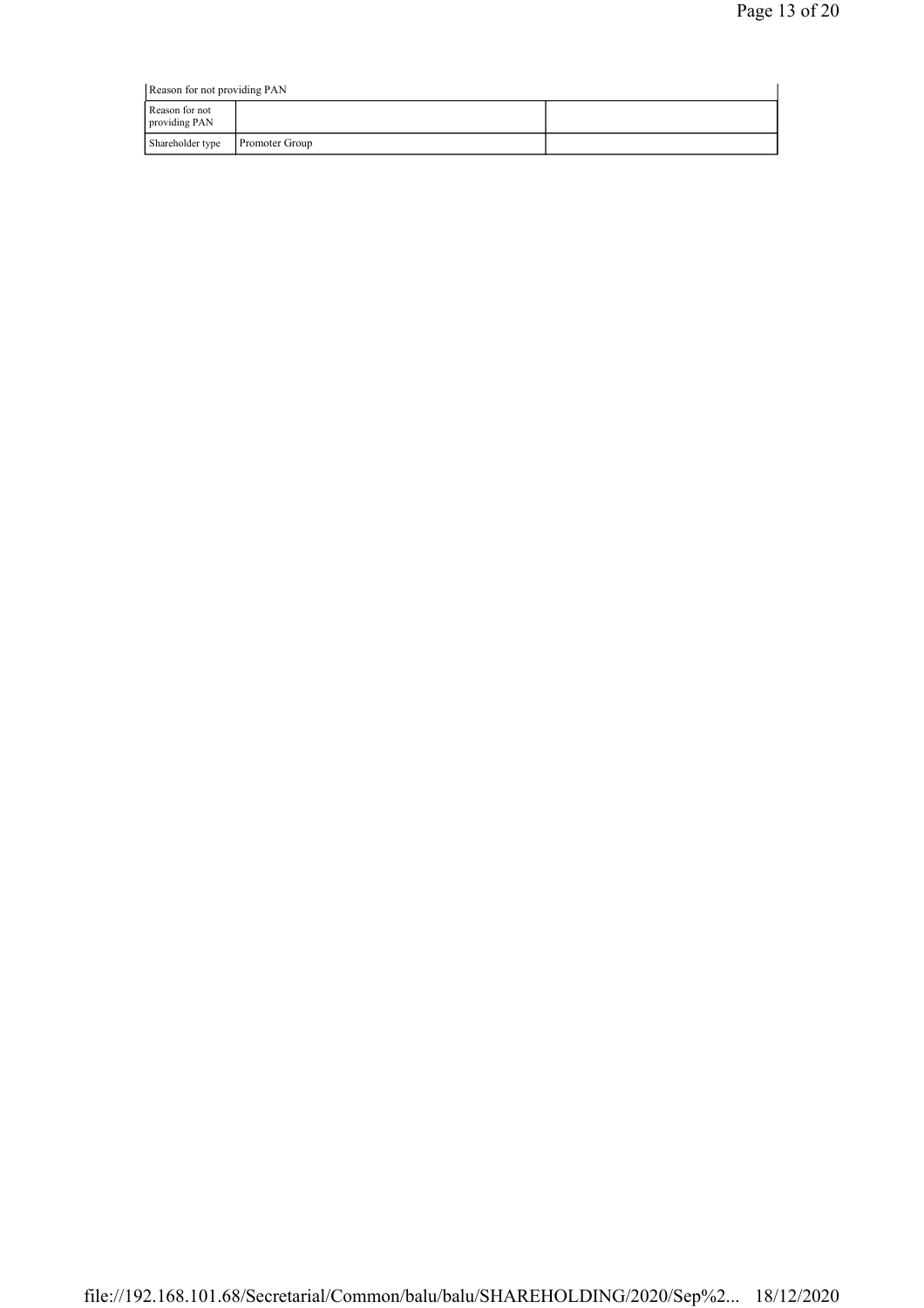| <b>Financial Institutions/ Banks</b>                                                                                                                                                     |                                  |                         |                |                   |             |                   |                        |  |  |
|------------------------------------------------------------------------------------------------------------------------------------------------------------------------------------------|----------------------------------|-------------------------|----------------|-------------------|-------------|-------------------|------------------------|--|--|
| Searial No.                                                                                                                                                                              | 1                                | $\overline{c}$          | $\overline{3}$ | $\overline{4}$    | 5           | 6                 | $\overline{7}$         |  |  |
| Name of the<br>Shareholders (I)                                                                                                                                                          | Canara Bank-<br>Mumbai           | Punjab National<br>Bank | Icici Bank Ltd | Bank Of<br>Baroda | Indian Bank | Idbi Bank<br>Ltd. | Union Bank Of<br>India |  |  |
| PAN(II)                                                                                                                                                                                  | AAACC6106G                       | AAACP0165G              | AAACI1195H     | AAACB1534F        | AAACI1607G  | AABCI8842G        | AAACU0564G             |  |  |
| No. of fully paid<br>up equity shares<br>held $(IV)$                                                                                                                                     | 75511277                         | 42960599                | 39272129       | 22104507          | 19974706    | 14053827          | 5803088                |  |  |
| No. Of Partly paid-<br>up equity shares<br>held (V)                                                                                                                                      |                                  |                         |                |                   |             |                   |                        |  |  |
| No. Of shares<br>underlying<br>Depository<br>Receipts (VI)                                                                                                                               |                                  |                         |                |                   |             |                   |                        |  |  |
| Total nos. shares<br>held $(VII) = (IV) +$<br>$(V)$ + $(VI)$                                                                                                                             | 75511277                         | 42960599                | 39272129       | 22104507          | 19974706    | 14053827          | 5803088                |  |  |
| Shareholding as a<br>% of total no. of<br>shares (calculated<br>as per SCRR,<br>1957) (VIII) As a<br>% of $(A+B+C2)$                                                                     | 20.43                            | 11.62                   | 10.63          | 5.98              | 5.4         | 3.8               | 1.57                   |  |  |
| Number of Voting Rights held in each class of securities (IX)                                                                                                                            |                                  |                         |                |                   |             |                   |                        |  |  |
| Class eg: X                                                                                                                                                                              | 75511277                         | 42960599                | 39272129       | 22104507          | 19974706    | 14053827          | 5803088                |  |  |
| Class eg:y                                                                                                                                                                               |                                  |                         |                |                   |             |                   |                        |  |  |
| Total                                                                                                                                                                                    | 75511277                         | 42960599                | 39272129       | 22104507          | 19974706    | 14053827          | 5803088                |  |  |
| Total as a % of<br>Total Voting rights                                                                                                                                                   | 20.43                            | 11.62                   | 10.63          | 5.98              | 5.4         | 3.8               | 1.57                   |  |  |
| No. Of Shares<br>Underlying<br>Outstanding<br>convertible<br>securities $(X)$                                                                                                            |                                  |                         |                |                   |             |                   |                        |  |  |
| No. of Shares<br>Underlying<br>Outstanding<br>Warrants (Xi)                                                                                                                              |                                  |                         |                |                   |             |                   |                        |  |  |
| No. Of Shares<br>Underlying<br>Outstanding<br>convertible<br>securities and No.<br>Of Warrants (Xi)<br>(a)                                                                               |                                  |                         |                |                   |             |                   |                        |  |  |
| Shareholding, as a<br>% assuming full<br>conversion of<br>convertible<br>securities (as a<br>percentage of<br>diluted share<br>capital) $(XI) = (VII)$<br>$+(X)$ As a % of<br>$(A+B+C2)$ | 20.43                            | 11.62                   | 10.63          | 5.98              | 5.4         | 3.8               | 1.57                   |  |  |
|                                                                                                                                                                                          | Number of Locked in shares (XII) |                         |                |                   |             |                   |                        |  |  |
| No. (a)                                                                                                                                                                                  |                                  |                         |                |                   |             |                   |                        |  |  |
| As a % of total<br>Shares held (b)                                                                                                                                                       |                                  |                         |                |                   |             |                   |                        |  |  |
| Number of equity<br>shares held in<br>dematerialized<br>form (XIV)                                                                                                                       | 75511277                         | 42960599                | 39272129       | 22104507          | 19974706    | 14053827          | 5803088                |  |  |
| Reason for not providing PAN                                                                                                                                                             |                                  |                         |                |                   |             |                   |                        |  |  |
| Reason for not<br>providing PAN                                                                                                                                                          |                                  |                         |                |                   |             |                   |                        |  |  |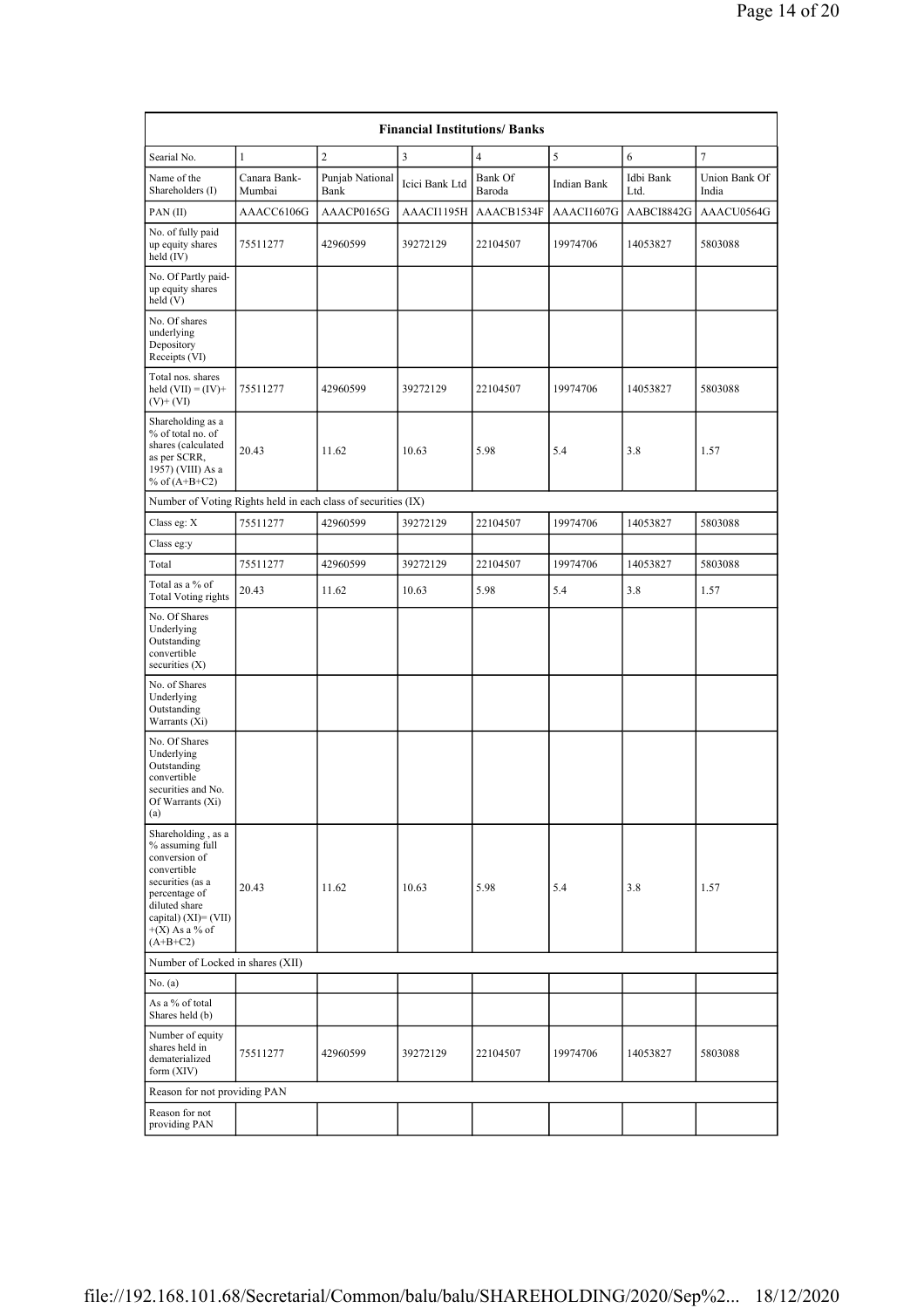| <b>Financial Institutions/ Banks</b>                                                                                                                                                     |                                                               |                         |                       |  |  |  |
|------------------------------------------------------------------------------------------------------------------------------------------------------------------------------------------|---------------------------------------------------------------|-------------------------|-----------------------|--|--|--|
| Searial No.                                                                                                                                                                              | 8                                                             | 9                       |                       |  |  |  |
| Name of the<br>Shareholders (I)                                                                                                                                                          | Uco Bank                                                      | <b>DBS</b> Bank Limited | Click here to go back |  |  |  |
| PAN(II)                                                                                                                                                                                  | AAACU3561B                                                    | AAACT4652J              | Total                 |  |  |  |
| No. of fully paid<br>up equity shares<br>held (IV)                                                                                                                                       | 4521203                                                       | 4124496                 | 228325832             |  |  |  |
| No. Of Partly paid-<br>up equity shares<br>held (V)                                                                                                                                      |                                                               |                         |                       |  |  |  |
| No. Of shares<br>underlying<br>Depository<br>Receipts (VI)                                                                                                                               |                                                               |                         |                       |  |  |  |
| Total nos. shares<br>held $(VII) = (IV) +$<br>$(V)$ + $(VI)$                                                                                                                             | 4521203                                                       | 4124496                 | 228325832             |  |  |  |
| Shareholding as a<br>% of total no. of<br>shares (calculated<br>as per SCRR,<br>1957) (VIII) As a<br>% of $(A+B+C2)$                                                                     | 1.22                                                          | 1.12                    | 61.78                 |  |  |  |
|                                                                                                                                                                                          | Number of Voting Rights held in each class of securities (IX) |                         |                       |  |  |  |
| Class eg: X                                                                                                                                                                              | 4521203                                                       | 4124496                 | 228325832             |  |  |  |
| Class eg:y                                                                                                                                                                               |                                                               |                         |                       |  |  |  |
| Total                                                                                                                                                                                    | 4521203                                                       | 4124496                 | 228325832             |  |  |  |
| Total as a % of<br><b>Total Voting rights</b>                                                                                                                                            | 1.22                                                          | 1.12                    | 61.78                 |  |  |  |
| No. Of Shares<br>Underlying<br>Outstanding<br>convertible<br>securities $(X)$                                                                                                            |                                                               |                         |                       |  |  |  |
| No. of Shares<br>Underlying<br>Outstanding<br>Warrants (Xi)                                                                                                                              |                                                               |                         |                       |  |  |  |
| No. Of Shares<br>Underlying<br>Outstanding<br>convertible<br>securities and No.<br>Of Warrants $(Xi)$<br>(a)                                                                             |                                                               |                         |                       |  |  |  |
| Shareholding, as a<br>% assuming full<br>conversion of<br>convertible<br>securities (as a<br>percentage of<br>diluted share<br>capital) $(XI) = (VII)$<br>$+(X)$ As a % of<br>$(A+B+C2)$ | 1.22                                                          | 1.12                    | 61.78                 |  |  |  |
| Number of Locked in shares (XII)                                                                                                                                                         |                                                               |                         |                       |  |  |  |
| No. (a)                                                                                                                                                                                  |                                                               |                         |                       |  |  |  |
| As a % of total<br>Shares held (b)                                                                                                                                                       |                                                               |                         |                       |  |  |  |
| Number of equity<br>shares held in<br>dematerialized<br>form $(XIV)$                                                                                                                     | 4521203                                                       | 4124496                 | 228325832             |  |  |  |
| Reason for not providing PAN                                                                                                                                                             |                                                               |                         |                       |  |  |  |
| Reason for not<br>providing PAN                                                                                                                                                          |                                                               |                         |                       |  |  |  |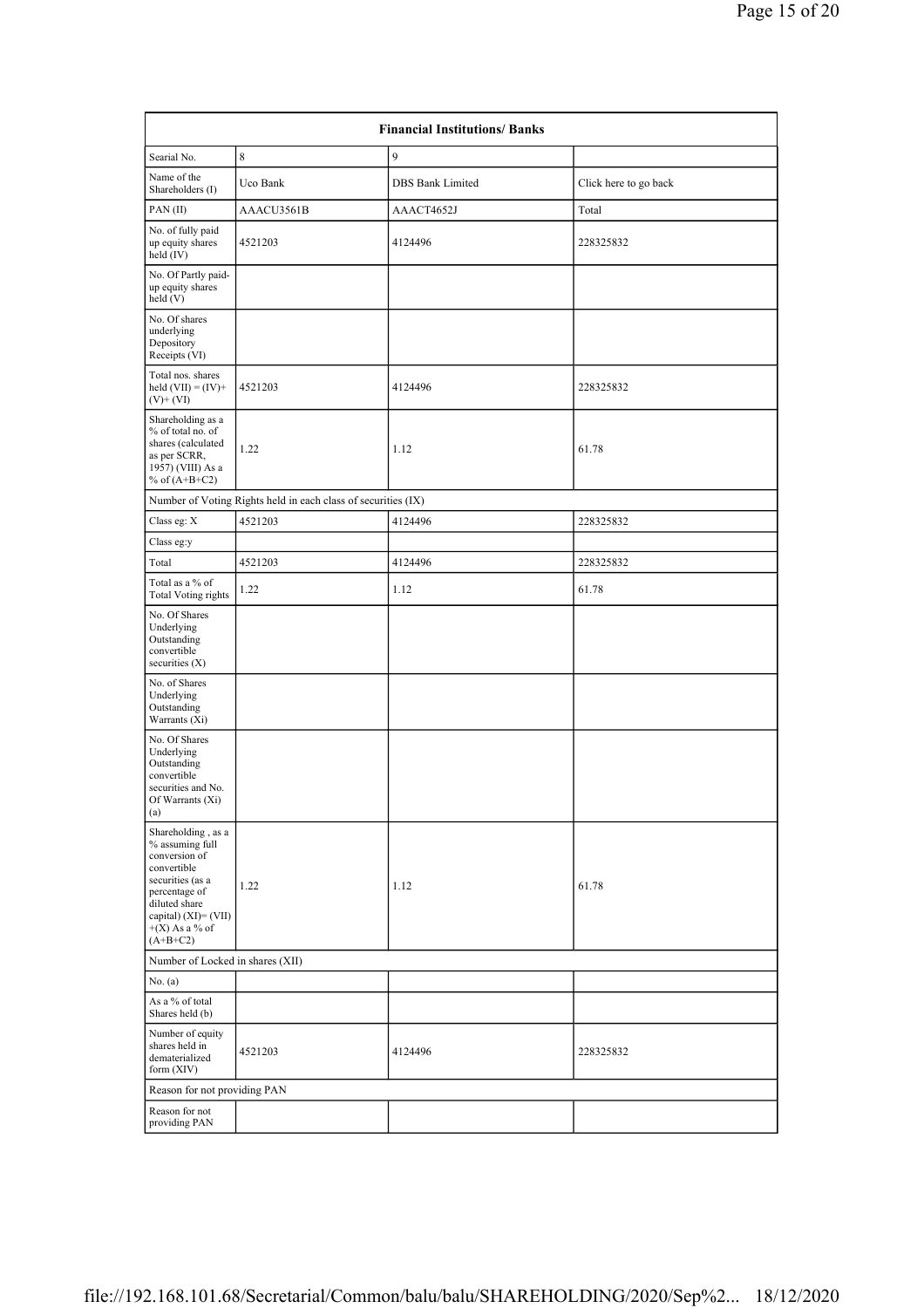| Any Other (specify)                                                                                                                                                                       |              |                                                               |                         |                      |            |                                           |                              |  |
|-------------------------------------------------------------------------------------------------------------------------------------------------------------------------------------------|--------------|---------------------------------------------------------------|-------------------------|----------------------|------------|-------------------------------------------|------------------------------|--|
| Searial No.                                                                                                                                                                               | $\mathbf{1}$ | $\overline{c}$                                                | $\overline{\mathbf{3}}$ | $\overline{4}$       | 5          | 6                                         | $\overline{7}$               |  |
| Category                                                                                                                                                                                  | <b>IEPF</b>  | Trusts                                                        | Trusts                  | Foreign<br>Nationals | <b>HUF</b> | Foreign Nationals                         | Non-Resident<br>Indian (NRI) |  |
| Category / More<br>than 1 percentage                                                                                                                                                      | Category     | More than 1 percentage<br>of shareholding                     | Category                | Category             | Category   | More than 1 percentage<br>of shareholding | Category                     |  |
| Name of the<br>Shareholders (I)                                                                                                                                                           |              | Gammon India Trust                                            |                         |                      |            | Summicorp Ltd                             |                              |  |
| PAN(II)                                                                                                                                                                                   |              | QACHO0002Q                                                    |                         |                      |            | ABGFS4573B                                |                              |  |
| No. of the<br>Shareholders (I)                                                                                                                                                            | $\mathbf{1}$ | 1                                                             | $\sqrt{2}$              | 7                    | 1046       | 1                                         | 545                          |  |
| No. of fully paid<br>up equity shares<br>held (IV)                                                                                                                                        | 618826       | 5804680                                                       | 635                     | 167355               | 3767898    | 4330832                                   | 2540917                      |  |
| No. Of Partly paid-<br>up equity shares<br>held (V)                                                                                                                                       |              |                                                               |                         |                      |            |                                           |                              |  |
| No. Of shares<br>underlying<br>Depository<br>Receipts (VI)                                                                                                                                |              |                                                               |                         |                      |            |                                           |                              |  |
| Total nos. shares<br>held $(VII) = (IV) +$<br>$(V)$ + $(VI)$                                                                                                                              | 618826       | 5804680                                                       | 635                     | 167355               | 3767898    | 4330832                                   | 2540917                      |  |
| Shareholding as a<br>% of total no. of<br>shares (calculated<br>as per SCRR,<br>1957) (VIII) As a<br>% of $(A+B+C2)$                                                                      | 0.17         | 1.57                                                          | $\bf{0}$                | 0.05                 | 1.02       | 1.17                                      | 0.69                         |  |
|                                                                                                                                                                                           |              | Number of Voting Rights held in each class of securities (IX) |                         |                      |            |                                           |                              |  |
| Class eg: X                                                                                                                                                                               | 618826       | 5804680                                                       | 635                     | 167355               | 3767898    | 4330832                                   | 2540917                      |  |
| Class eg:y                                                                                                                                                                                |              |                                                               |                         |                      |            |                                           |                              |  |
| Total                                                                                                                                                                                     | 618826       | 5804680                                                       | 635                     | 167355               | 3767898    | 4330832                                   | 2540917                      |  |
| Total as a % of<br><b>Total Voting rights</b>                                                                                                                                             | 0.17         | 1.57                                                          | $\boldsymbol{0}$        | 0.05                 | 1.02       | 1.17                                      | 0.69                         |  |
| No. Of Shares<br>Underlying<br>Outstanding<br>convertible<br>securities (X)                                                                                                               |              |                                                               |                         |                      |            |                                           |                              |  |
| No. of Shares<br>Underlying<br>Outstanding<br>Warrants (Xi)                                                                                                                               |              |                                                               |                         |                      |            |                                           |                              |  |
| No. Of Shares<br>Underlying<br>Outstanding<br>convertible<br>securities and No.<br>Of Warrants (Xi)<br>(a)                                                                                |              |                                                               |                         |                      |            |                                           |                              |  |
| Shareholding , as a<br>% assuming full<br>conversion of<br>convertible<br>securities (as a<br>percentage of<br>diluted share<br>capital) $(XI) = (VII)$<br>$+(X)$ As a % of<br>$(A+B+C2)$ | 0.17         | 1.57                                                          | $\bf{0}$                | 0.05                 | 1.02       | 1.17                                      | 0.69                         |  |
| Number of Locked in shares (XII)                                                                                                                                                          |              |                                                               |                         |                      |            |                                           |                              |  |
| No. (a)                                                                                                                                                                                   |              |                                                               |                         |                      |            |                                           |                              |  |
| As a % of total<br>Shares held (b)                                                                                                                                                        |              |                                                               |                         |                      |            |                                           |                              |  |
| Number of equity<br>shares held in<br>dematerialized<br>form (XIV)                                                                                                                        | 618826       | $\boldsymbol{0}$                                              | 635                     | $\boldsymbol{0}$     | 3767898    | 4330832                                   | 2538337                      |  |
| Reason for not providing PAN                                                                                                                                                              |              |                                                               |                         |                      |            |                                           |                              |  |
|                                                                                                                                                                                           |              |                                                               |                         |                      |            |                                           |                              |  |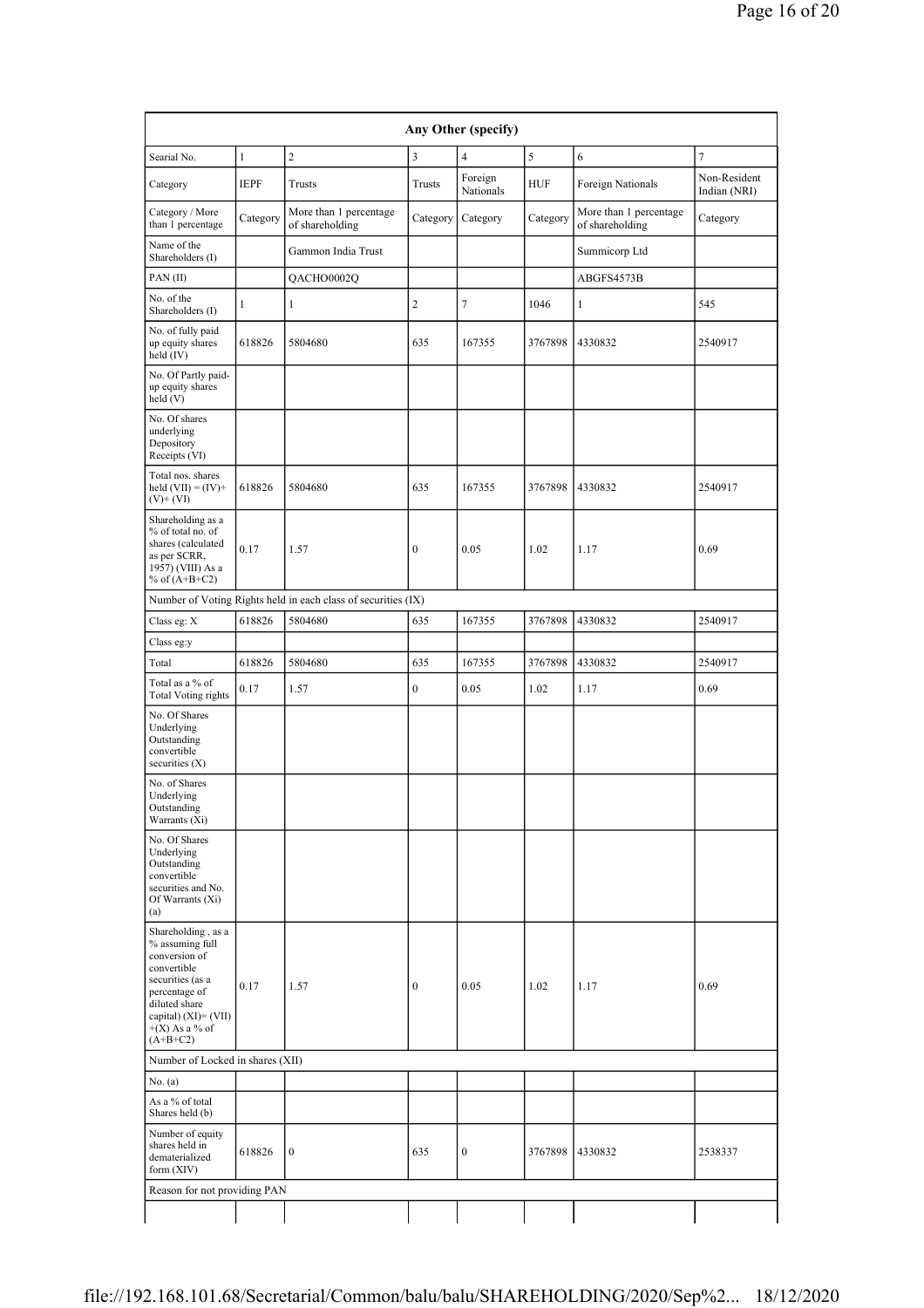| $D$ agent<br>∵not<br>ю<br>rca<br>$\sim$<br><b>Droy</b><br>----<br>⊭ишт<br>T MIA |  |  |
|---------------------------------------------------------------------------------|--|--|
|                                                                                 |  |  |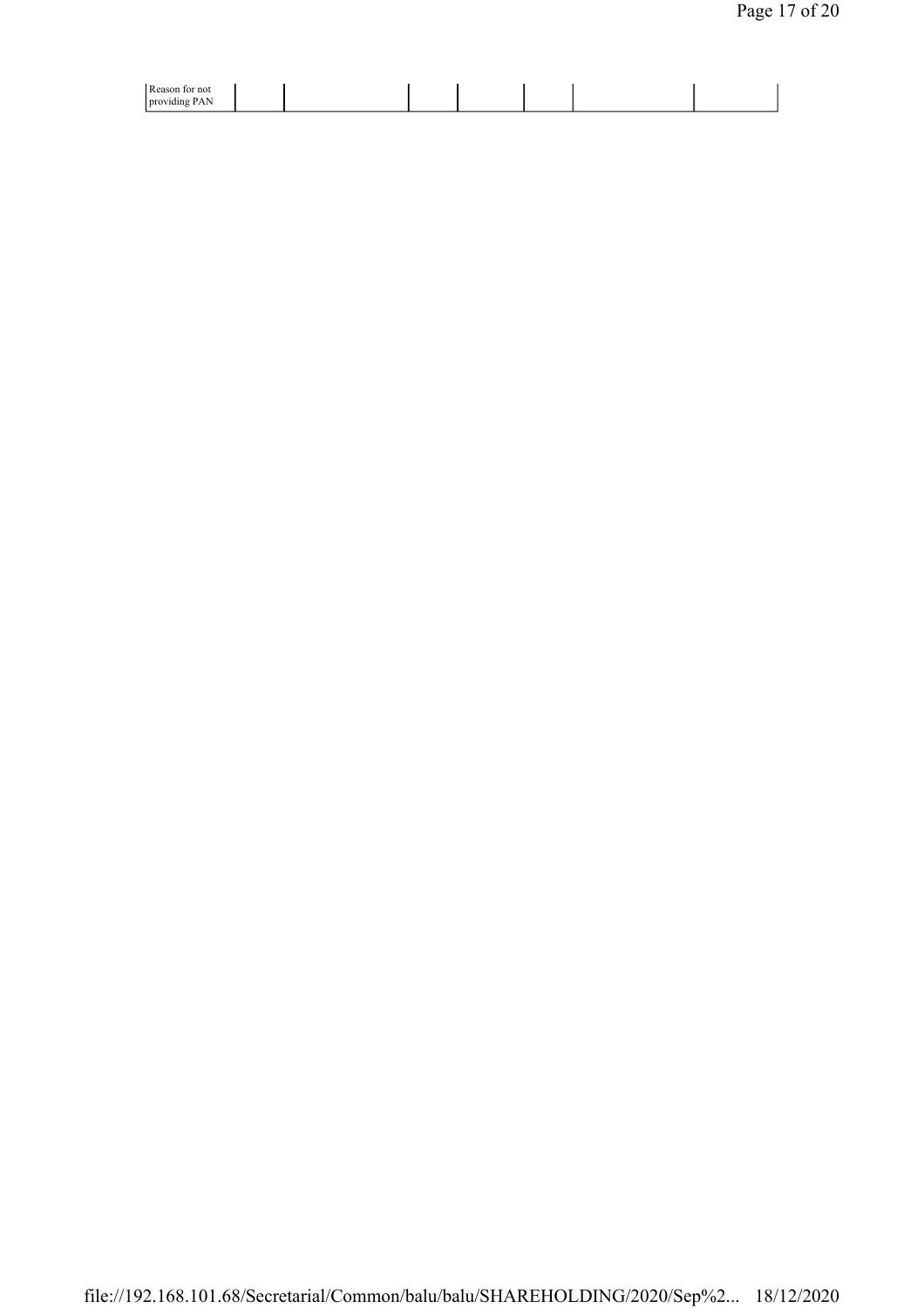| Any Other (specify)                                                                                                                                                                   |                                                               |                          |                                     |                     |                            |                          |  |
|---------------------------------------------------------------------------------------------------------------------------------------------------------------------------------------|---------------------------------------------------------------|--------------------------|-------------------------------------|---------------------|----------------------------|--------------------------|--|
| Searial No.                                                                                                                                                                           | 8                                                             | 9                        | 10                                  | 11                  | 12                         |                          |  |
| Category                                                                                                                                                                              | Director or Director's<br>Relatives                           | Others                   | Overseas Corporate<br><b>Bodies</b> | Clearing<br>Members | <b>Bodies</b><br>Corporate |                          |  |
| Category / More<br>than 1 percentage                                                                                                                                                  | Category                                                      | Category                 | Category                            | Category            | Category                   |                          |  |
| Name of the<br>Shareholders (I)                                                                                                                                                       |                                                               | Office<br><b>Bearers</b> |                                     |                     |                            | Click here to go<br>back |  |
| PAN(II)                                                                                                                                                                               |                                                               |                          |                                     |                     |                            | Total                    |  |
| No. of the<br>Shareholders (I)                                                                                                                                                        | $\overline{c}$                                                | 18                       | $\mathbf{1}$                        | 8                   | 334                        | 1964                     |  |
| No. of fully paid<br>up equity shares<br>held (IV)                                                                                                                                    | 14472                                                         | 41874                    | 5500                                | 69249               | 6853645                    | 14080371                 |  |
| No. Of Partly paid-<br>up equity shares<br>held (V)                                                                                                                                   |                                                               |                          |                                     |                     |                            |                          |  |
| No. Of shares<br>underlying<br>Depository<br>Receipts (VI)                                                                                                                            |                                                               |                          |                                     |                     |                            |                          |  |
| Total nos. shares<br>held $(VII) = (IV) +$<br>$(V)$ + $(VI)$                                                                                                                          | 14472                                                         | 41874                    | 5500                                | 69249               | 6853645                    | 14080371                 |  |
| Shareholding as a<br>% of total no. of<br>shares (calculated<br>as per SCRR,<br>1957) (VIII) As a<br>% of $(A+B+C2)$                                                                  | $\mathbf{0}$                                                  | 0.01                     | $\boldsymbol{0}$                    | 0.02                | 1.85                       | 3.81                     |  |
|                                                                                                                                                                                       | Number of Voting Rights held in each class of securities (IX) |                          |                                     |                     |                            |                          |  |
| Class eg: X                                                                                                                                                                           | 14472                                                         | 41874                    | 5500                                | 69249               | 6853645                    | 14080371                 |  |
| Class eg:y                                                                                                                                                                            |                                                               |                          |                                     |                     |                            |                          |  |
| Total                                                                                                                                                                                 | 14472                                                         | 41874                    | 5500                                | 69249               | 6853645                    | 14080371                 |  |
| Total as a % of<br><b>Total Voting rights</b>                                                                                                                                         | $\mathbf{0}$                                                  | 0.01                     | $\boldsymbol{0}$                    | 0.02                | 1.85                       | 3.81                     |  |
| No. Of Shares<br>Underlying<br>Outstanding<br>convertible<br>securities (X)                                                                                                           |                                                               |                          |                                     |                     |                            |                          |  |
| No. of Shares<br>Underlying<br>Outstanding<br>Warrants (Xi)                                                                                                                           |                                                               |                          |                                     |                     |                            |                          |  |
| No. Of Shares<br>Underlying<br>Outstanding<br>convertible<br>securities and No.<br>Of Warrants (Xi)<br>(a)                                                                            |                                                               |                          |                                     |                     |                            |                          |  |
| Shareholding, as a<br>% assuming full<br>conversion of<br>convertible<br>securities (as a<br>percentage of<br>diluted share<br>capital) (XI)= (VII)<br>$+(X)$ As a % of<br>$(A+B+C2)$ | $\boldsymbol{0}$                                              | 0.01                     | $\boldsymbol{0}$                    | 0.02                | 1.85                       | 3.81                     |  |
| Number of Locked in shares (XII)                                                                                                                                                      |                                                               |                          |                                     |                     |                            |                          |  |
| No. (a)                                                                                                                                                                               |                                                               |                          |                                     |                     |                            |                          |  |
| As a % of total<br>Shares held (b)                                                                                                                                                    |                                                               |                          |                                     |                     |                            |                          |  |
| Number of equity<br>shares held in<br>dematerialized<br>form (XIV)                                                                                                                    | 14472                                                         | 40024                    | $\boldsymbol{0}$                    | 69249               | 5701125                    | 12750566                 |  |
| Reason for not providing PAN                                                                                                                                                          |                                                               |                          |                                     |                     |                            |                          |  |
|                                                                                                                                                                                       |                                                               |                          |                                     |                     |                            |                          |  |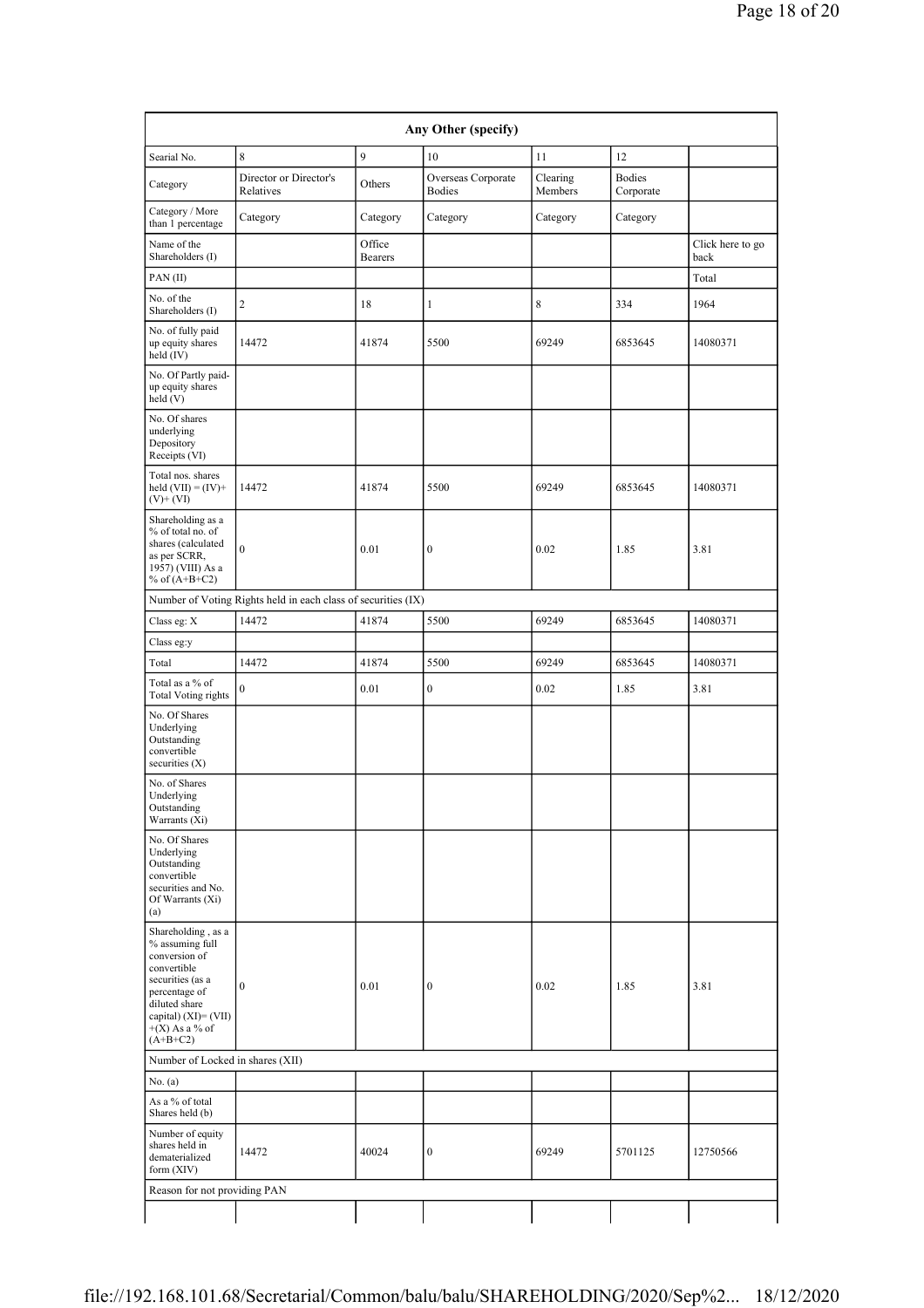| Reason<br>tor not                                       |  |  |  |
|---------------------------------------------------------|--|--|--|
| $\sim$<br>N<br><b>Drovi</b><br>υΔ<br>лишк<br>. <i>.</i> |  |  |  |